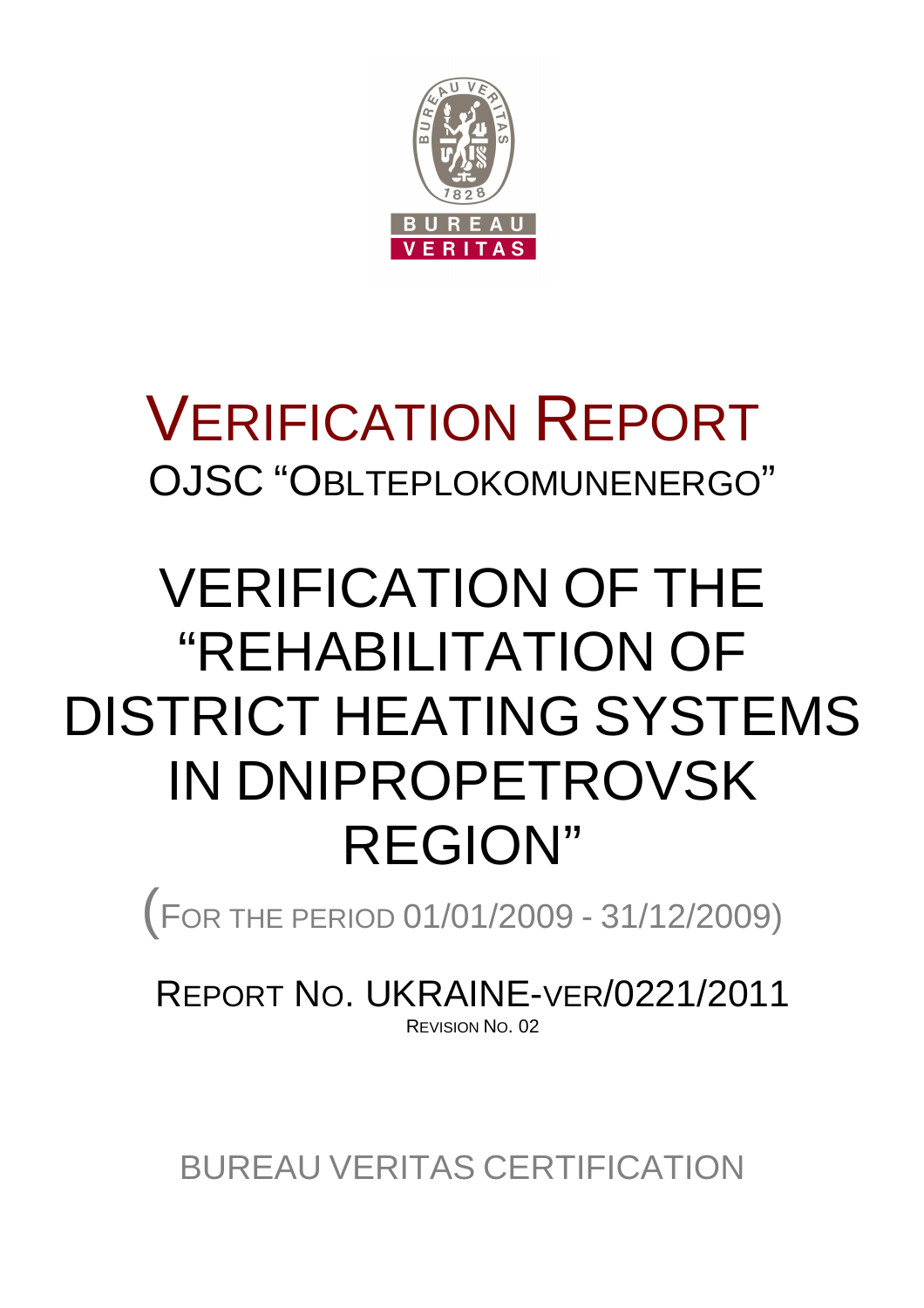#### VERIFICATION REPORT "REHABILITATION OF DISTRICT HEATING SYSTEMS IN DNIPROPETROVSK REGION"



| Date of first issue:<br>06/04/2011                                                                                                                                                                                                                                                                                                                                                                                                                                                                                                                                                                                                                                        | Organizational unit:                 | <b>Bureau Veritas Certification Holding SAS</b>                                          |  |
|---------------------------------------------------------------------------------------------------------------------------------------------------------------------------------------------------------------------------------------------------------------------------------------------------------------------------------------------------------------------------------------------------------------------------------------------------------------------------------------------------------------------------------------------------------------------------------------------------------------------------------------------------------------------------|--------------------------------------|------------------------------------------------------------------------------------------|--|
| Client:<br>OJSC "Oblteplokomunenergo"                                                                                                                                                                                                                                                                                                                                                                                                                                                                                                                                                                                                                                     | Client ref.:<br>Barbarov Yu. A.      |                                                                                          |  |
| Summary:<br>Bureau Veritas Certification has made the second periodic verification of the "Rehabilitation of District Heating<br>Systems in Dnipropetrovsk Region" project of OJSC "Oblteplokomunenergo" located in Dnipropetrovsk<br>Region, Ukraine, and applying the JI specific approach, on the basis of UNFCCC criteria for the JI, as well as<br>criteria given to provide for consistent project operations, monitoring and reporting. UNFCCC criteria refer to<br>Article 6 of the Kyoto Protocol, the JI rules and modalities and the subsequent decisions by the JI Supervisory<br>Committee, as well as the host country criteria.                            |                                      |                                                                                          |  |
| The verification scope is defined as a periodic independent review and ex post determination by the Accredited<br>Independent Entity of the monitored reductions in GHG emissions during defined verification period, and<br>consisted of the following three phases: i) desk review of the project design and the baseline and monitoring<br>plan; ii) follow-up interviews with project stakeholders; iii) resolution of outstanding issues and the issuance of<br>the final verification report and opinion. The overall verification, from Contract Review to Verification Report &<br>Opinion, was conducted using Bureau Veritas Certification internal procedures. |                                      |                                                                                          |  |
| The first output of the verification process is a list of Clarification, Corrective Actions Requests, Forward<br>Actions Requests (CR, CAR and FAR), presented in Appendix A.                                                                                                                                                                                                                                                                                                                                                                                                                                                                                             |                                      |                                                                                          |  |
| In summary, Bureau Veritas Certification confirms that the project is implemented as planned and described in<br>approved project design documents. Installed equipment being essential for generating emission reduction<br>runs reliably and is calibrated appropriately. The monitoring system is in place and the project is ready to<br>generate GHG emission reductions. The GHG emission reduction is calculated accurately and without material<br>errors, omissions, or misstatements, and the ERUs issued totalize 55116 tons of CO <sub>2</sub> eq for the monitoring<br>period from 01/01/2009 till 31/12/2009.                                               |                                      |                                                                                          |  |
| Our opinion relates to the project's GHG emissions and resulting GHG emission reductions reported and<br>related to the approved project baseline and monitoring, and its associated documents.                                                                                                                                                                                                                                                                                                                                                                                                                                                                           |                                      |                                                                                          |  |
| Report No.:<br>Subject Group:<br>UKRAINE-ver/0221/2011<br>JI                                                                                                                                                                                                                                                                                                                                                                                                                                                                                                                                                                                                              |                                      |                                                                                          |  |
| Project title:<br>"Rehabilitation of District Heating Systems<br>Dnipropetrovsk Region"                                                                                                                                                                                                                                                                                                                                                                                                                                                                                                                                                                                   | in                                   |                                                                                          |  |
| Work carried out by:<br>Igor Kachan - Team Leader, Lead Verifier<br>Oleg Skoblyk - Team Member, Lead Verifier                                                                                                                                                                                                                                                                                                                                                                                                                                                                                                                                                             |                                      |                                                                                          |  |
| Work reviewed by:<br>Ivan Sokolov - Internal Technical Reviewer<br>Work approved by:<br>BUG                                                                                                                                                                                                                                                                                                                                                                                                                                                                                                                                                                               | <b>Lifestion</b><br>SAS<br>2-folding | No distribution without permission from the<br>Client or responsible organizational unit |  |
| Flavio Gomes - Operational Manager<br>Rev. No.:<br>Date of this revision:                                                                                                                                                                                                                                                                                                                                                                                                                                                                                                                                                                                                 | Number of pages:                     | Limited distribution                                                                     |  |
| 02<br>$rac{3}{4}$<br>08/04/2011                                                                                                                                                                                                                                                                                                                                                                                                                                                                                                                                                                                                                                           |                                      | Unrestricted distribution                                                                |  |

1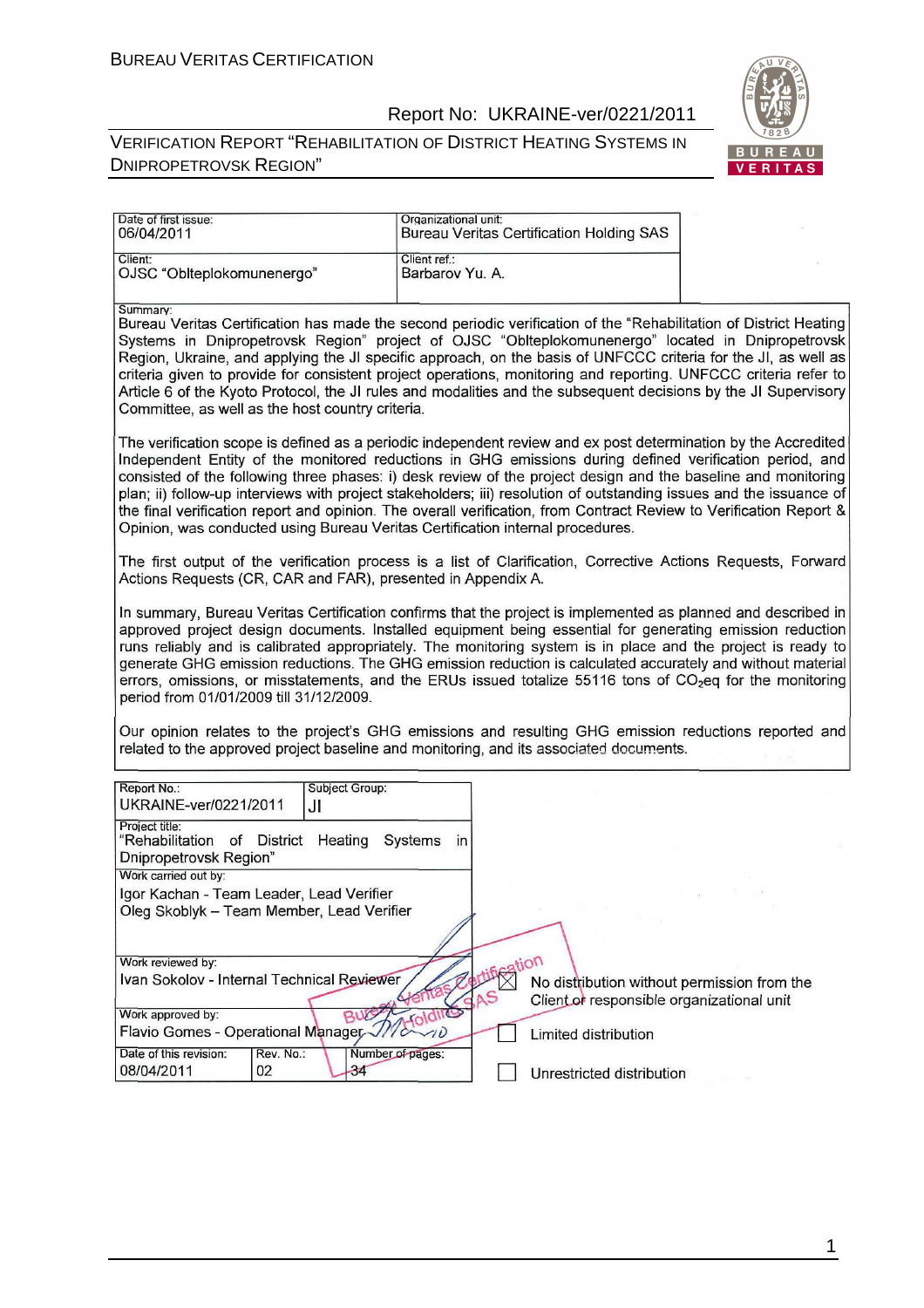VERIFICATION REPORT "REHABILITATION OF DISTRICT HEATING SYSTEMS IN DNIPROPETROVSK REGION"

#### **Table of Contents Page 2018**

| 1              |                                                                              | .3             |
|----------------|------------------------------------------------------------------------------|----------------|
| 1.1            | Objective                                                                    | 3              |
| 1.2            | Scope                                                                        | 3              |
| 1.3            | <b>Verification Team</b>                                                     | 3              |
| $\overline{2}$ |                                                                              | .4             |
| 2.1            | <b>Review of Documents</b>                                                   | $\overline{4}$ |
| 2.2            | Follow-up Interviews                                                         | 5              |
| 2.3            | Resolution of Clarification, Corrective and Forward Action<br>Requests       | 5              |
| 3              |                                                                              |                |
| 3.1            | Project approval by Parties involved (90-91)                                 | 6              |
| 3.2            | Project implementation (92-93)                                               | $\overline{7}$ |
| 3.3            | Compliance of the monitoring plan with the monitoring<br>methodology (94-98) | $\overline{7}$ |
| 3.4            | Revision of monitoring plan (99-100)                                         | 9              |
| 3.5            | Data management (101)                                                        | 9              |
| 3.6            | Verification regarding programmes of activities (102-110)                    | 9              |
| 4              |                                                                              |                |
| 5              |                                                                              |                |
|                | APPENDIX A: COMPANY PROJECT VERIFICATION PROTOCOL  14                        |                |

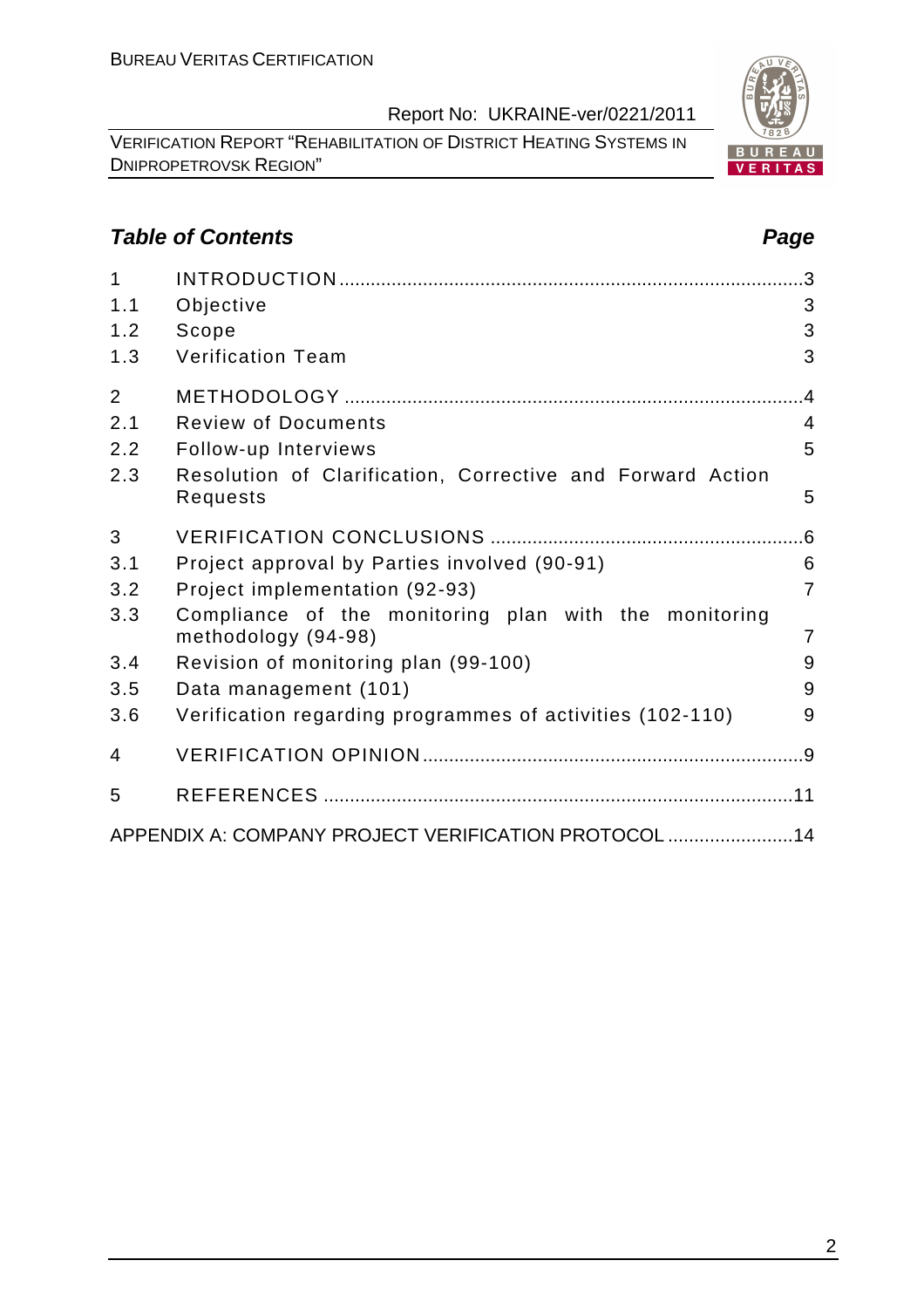VERIFICATION REPORT "REHABILITATION OF DISTRICT HEATING SYSTEMS IN DNIPROPETROVSK REGION"



#### **1 INTRODUCTION**

OJSC "Oblteplokomunenergo" has commissioned Bureau Veritas Certification to verify the emissions reductions of its JI project «Rehabilitation of District Heating Systems in Dnipropetrovsk Region" (hereafter called "the project") located in Dnipropetrovsk Region, Ukraine.

This report summarizes the findings of the verification of the project, performed on the basis of UNFCCC criteria, as well as criteria given to provide for consistent project operations, monitoring and reporting.

#### **1.1 Objective**

Verification is the periodic independent review and ex post determination by the Accredited Independent Entity of the monitored reductions in GHG emissions during defined verification period.

The objective of verification can be divided in Initial Verification and Periodic Verification.

UNFCCC criteria refer to Article 6 of the Kyoto Protocol, the JI rules and modalities and the subsequent decisions by the JI Supervisory Committee, as well as the host country criteria.

#### **1.2 Scope**

The verification scope is defined as an independent and objective review of the project design document, the project's baseline study and monitoring plan and other relevant documents. The information in these documents is reviewed against Kyoto Protocol requirements, UNFCCC rules and associated interpretations.

The verification is not meant to provide any consulting towards the Client. However, stated requests for clarifications and/or corrective actions may provide input for improvement of the project monitoring towards reductions in the GHG emissions.

#### **1.3 Verification Team**

The verification team consists of the following personnel:

Igor Kachan

Bureau Veritas Certification, Team Leader, Climate Change Lead Verifier

Oleg Skoblyk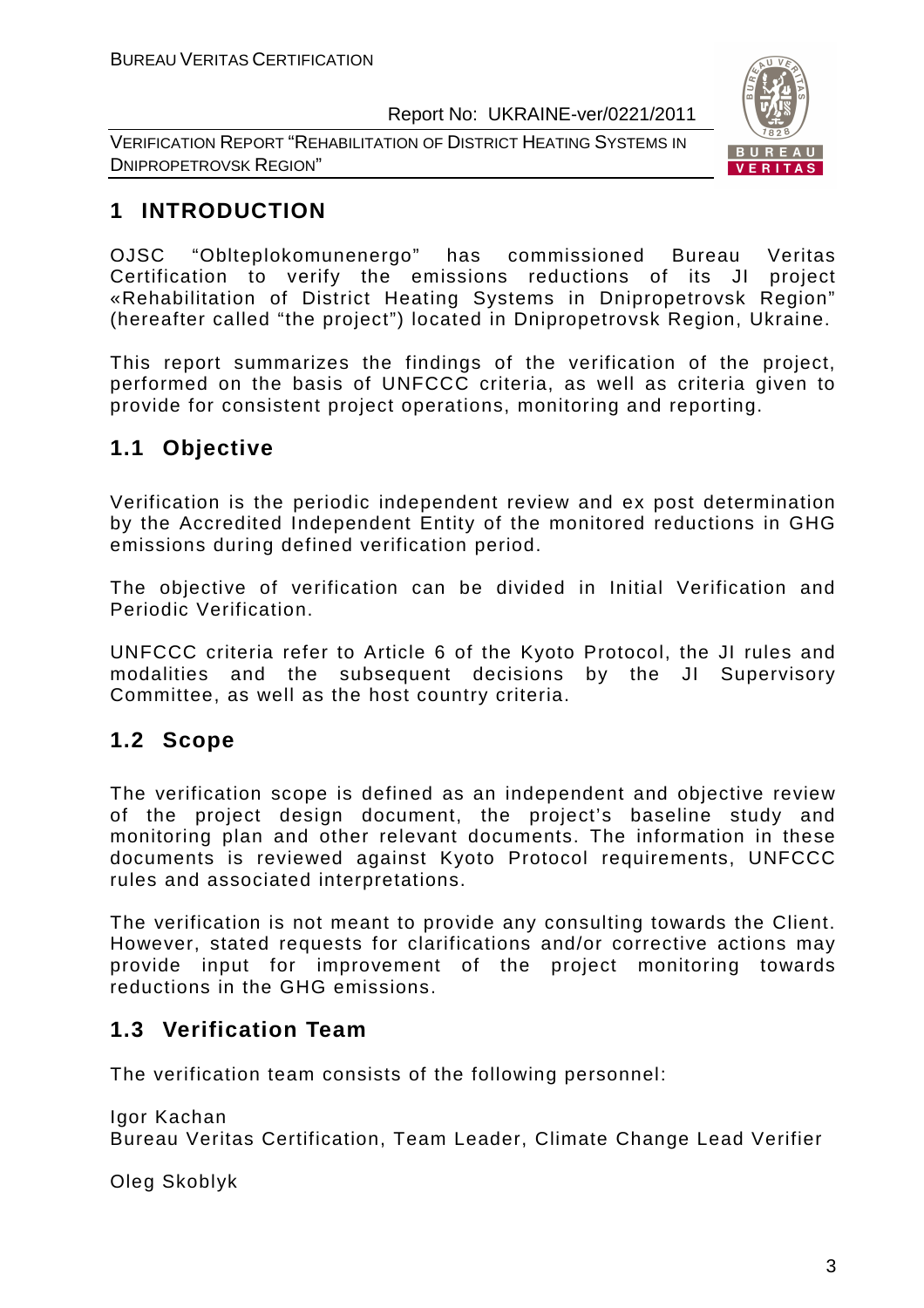VERIFICATION REPORT "REHABILITATION OF DISTRICT HEATING SYSTEMS IN DNIPROPETROVSK REGION"



Bureau Veritas Certification, Team Member, Climate Change Lead Verifier

This verification report was reviewed by: Ivan Sokolov Bureau Veritas Certification, Internal Technical Reviewer

#### **2 METHODOLOGY**

The overall verification, from Contract Review to Verification Report & Opinion, was conducted using Bureau Veritas Certification internal procedures.

In order to ensure transparency, a verification protocol was customized for the project, according to the version 01.1 of the Joint Implementation Determination and Verification Manual, issued by the Joint Implementation Supervisory Committee at its 19 meeting on 04/12/2009. The protocol shows, in a transparent manner, criteria (requirements), means of verification and the results from verifying the identified criteria. The verification protocol serves the following purposes:

- It organizes, details and clarifies the requirements a JI project is expected to meet;
- It ensures a transparent verification process where the verifier will document how a particular requirement has been verified and the result of the verification.

The completed verification protocol is enclosed in Appendix A to this report.

#### **2.1 Review of Documents**

The Monitoring Report (MR) Monitoring report «Rehabilitation of District Heating Systems in Dnipropetrovsk Region" version 01 dated 12/03/2011 submitted by OJSC "Oblteplokomunenergo" and additional background documents related to the project design and baseline, i.e. country Law,) and/or Guidance on criteria for baseline setting and monitoring, Host party criteria, Kyoto Protocol, Clarifications on Verification Requirements to be Checked by an Accredited Independent Entity were reviewed.

To address Bureau Veritas Certification further corrective action and clarification requests, the project participants revised the MR and resubmitted it on 06/04/2011 as version 02.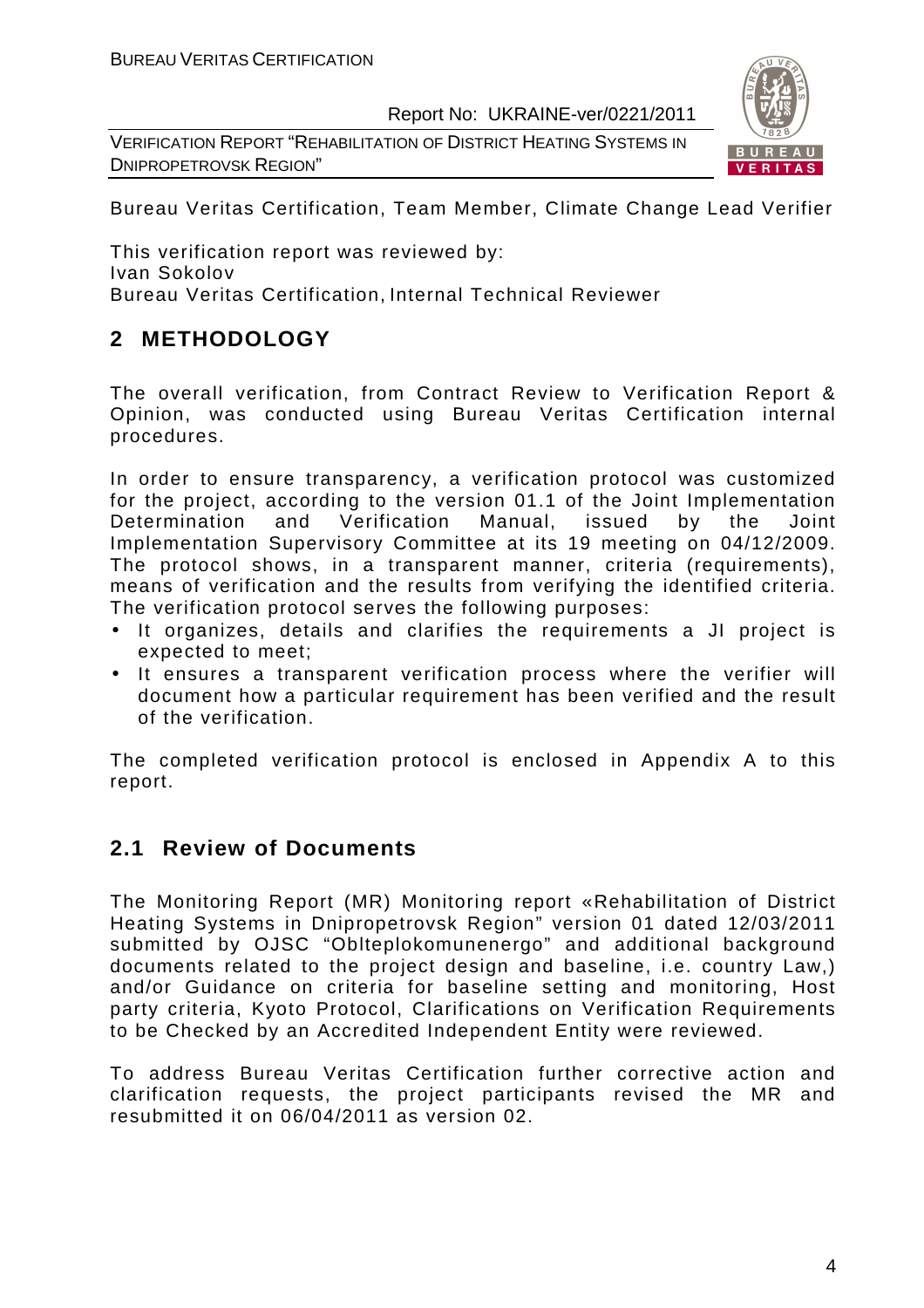VERIFICATION REPORT "REHABILITATION OF DISTRICT HEATING SYSTEMS IN DNIPROPETROVSK REGION"



The verification findings presented in this report relate to the Monitoring Reports versions 01 and 02 and project as described in the determined PDD.

#### **2.2 Follow-up Interviews**

On March 15, 2011 Bureau Veritas Certification performed on-site interviews with project stakeholders to confirm selected information and to resolve issues identified in the document review. RME "Dniproteploenergo" and Institute of Engineering Ecology were interviewed (see References). The main topics of the interviews are summarized in Table 1.

| Interviewed              | <b>Interview topics</b>                                                   |
|--------------------------|---------------------------------------------------------------------------|
| organization             |                                                                           |
| RME "Dniproteploenergo"  | • Project implementation status                                           |
|                          | • Organizational structure                                                |
|                          | • Responsibilities and authorities                                        |
|                          | • Personnel training                                                      |
|                          | • Installation of equipment                                               |
|                          | • Data logging, archiving and reporting                                   |
|                          | • Internal audits and check-ups                                           |
|                          | • Quality management procedures<br>and<br>technology                      |
|                          | • Records of equipment installation                                       |
|                          | • Control of metering equipment                                           |
|                          | • Metering record keeping system, database                                |
|                          | • Cross-check of the information provided in<br>the MR with other sources |
| Institute of Engineering | • Monitoring plan                                                         |
| Ecology                  | • Monitoring report                                                       |
|                          | • Deviations from PDD                                                     |
|                          | • ERUs calculation model                                                  |

#### **Table 1 Interview topics**

#### **2.3 Resolution of Clarification, Corrective and Forward Action Requests**

The objective of this phase of the verification is to raise the requests for corrective actions and clarification and any other outstanding issues that needed to be clarified for Bureau Veritas Certification positive conclusion on the GHG emission reduction calculation.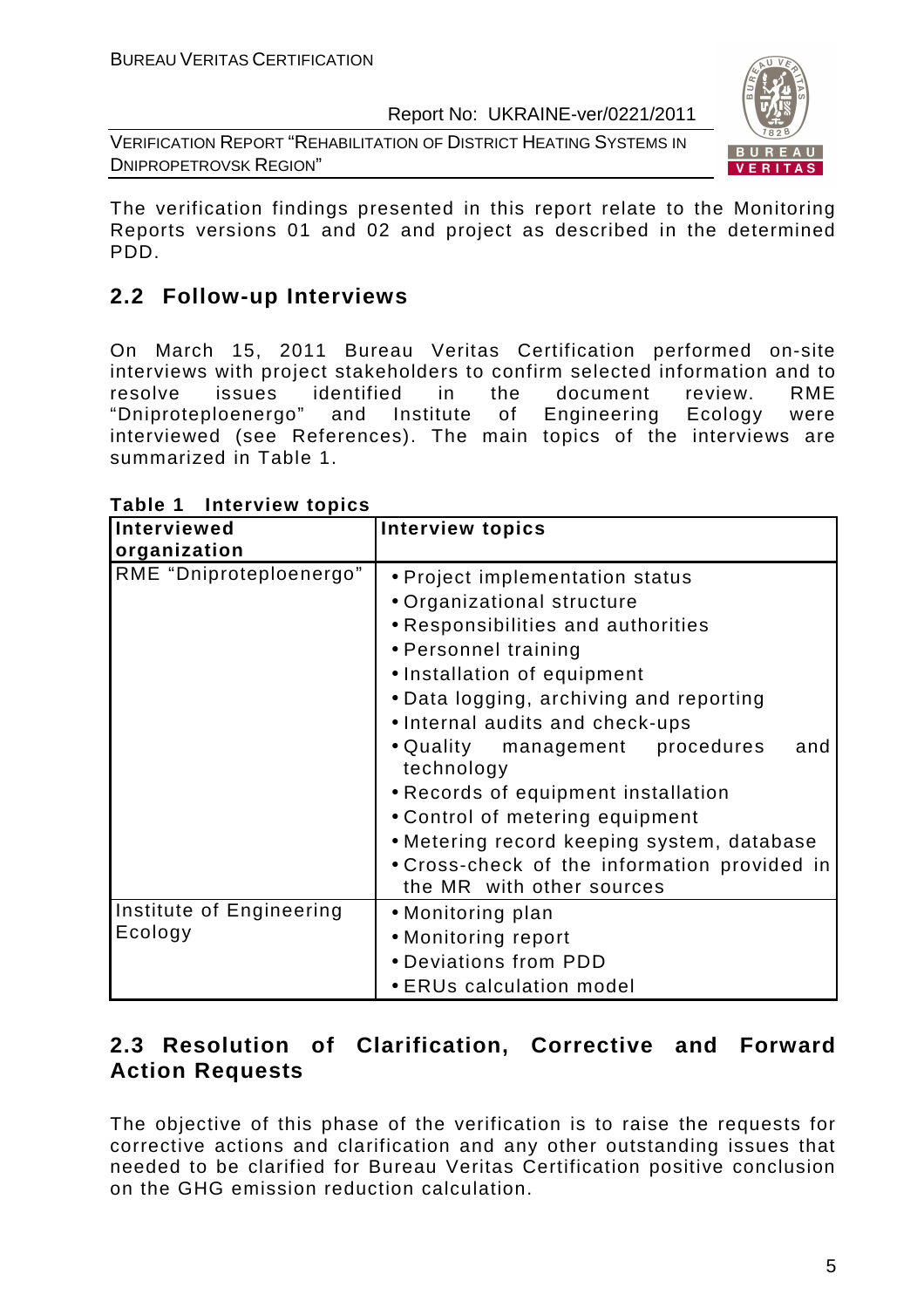



If the Verification Team, in assessing the monitoring reports and supporting documents, identifies issues that need to be corrected, clarified or improved with regard to the monitoring requirements, it should raise these issues and inform the project participants of these issues in the form of:

(a) Corrective action request (CAR), requesting the project participants to correct a mistake that is not in accordance with the monitoring plan;

(b) Clarification request (CL), requesting the project participants to provide additional information for the AIE to assess compliance with the monitoring plan;

(c) Forward action request (FAR), informing the project participants of an issue, relating to the monitoring that needs to be reviewed during the next verification period.

To guarantee the transparency of the verification process, the concerns raised are documented in more detail in the verification protocol in Appendix A.

#### **3 VERIFICATION CONCLUSIONS**

In the following sections, the conclusions of the verification are stated.

The findings from the desk review of the original monitoring documents and the findings from interviews during the follow up visit are described in the Verification Protocol in Appendix A.

The Clarification, Corrective and Forward Action Requests are stated, where applicable, in the following sections and are further documented in the Verification Protocol in Appendix A. The verification of the Project resulted in 12 Corrective Action Requests, 3 Clarification Requests, and 1 Forward Action Request.

The number between brackets at the end of each section corresponds to the DVM paragraph.

#### **3.1 Project approval by Parties involved (90-91)**

Written project approvals by Switzerland and Ukraine have been issued by the DFPs of those Parties when submitting the first verification report for publication in accordance with paragraph 38 of the JI guidelines. (They are listed among Category 1 Documents in the Reference section of this report)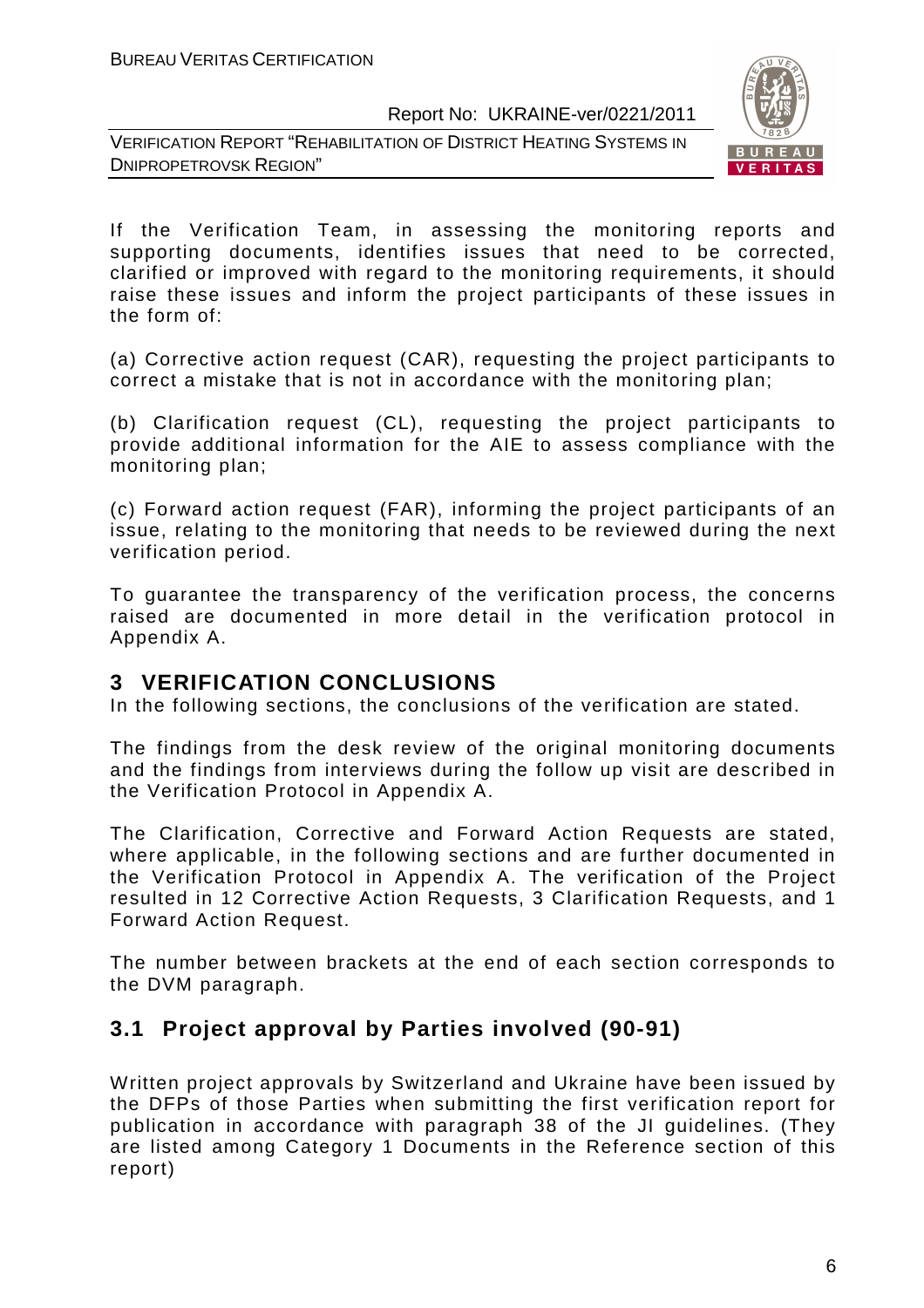VERIFICATION REPORT "REHABILITATION OF DISTRICT HEATING SYSTEMS IN DNIPROPETROVSK REGION"



The abovementioned written approvals are unconditional.

#### **3.2 Project implementation (92-93)**

It was assessed by Bureau Veritas verification team during the site visit that the project has been implemented in accordance with the PDD regarding which the determination has been deemed final.

Implementation of the rehabilitation of boiler-houses and heating systems has been realized according to the project plan. During the monitoring period the following measures were implemented: boiler equipment rehabilitation (replacement and rehabilitation of boilers, burners, etc.), network rehabilitation (replacement and rehabilitation of pipes, heat supply stations, heat exchangers, etc.), installation of heat utilizes, implementation of electricity saving measures (installation of frequency controllers, replacement of pumps, etc.), construction of quarter gas boiler-houses.

In several cases replacement of network pipes with different (from planned before) diameters takes place. At the same time, this has not influenced the original monitoring plan and the project operation.

Outstanding issues related to the Project implementation, project participants` response and BV Certification's conclusion are described in the Appendix A.

#### **3.3 Compliance of the monitoring plan with the monitoring methodology (94-98)**

The monitoring occurred in accordance with the monitoring plan included in the PDD regarding which the determination has been deemed final and is so listed on the UNFCCC JI website.

For calculating the emission reductions key factors, influencing the baseline emissions and the activity level of the project and the emissions as well as risks associated with the project were taken into account. Key monitoring activities for each subproject are sufficiently described in the MR and no deviations from the monitoring algorithm were detected. The monitoring points, including parameter monitored, monitoring equipment and information concerning its calibration interval are clearly described in the section B of the MR and the supporting Excel file and completely correspond to the ones prospected in the determined PDD.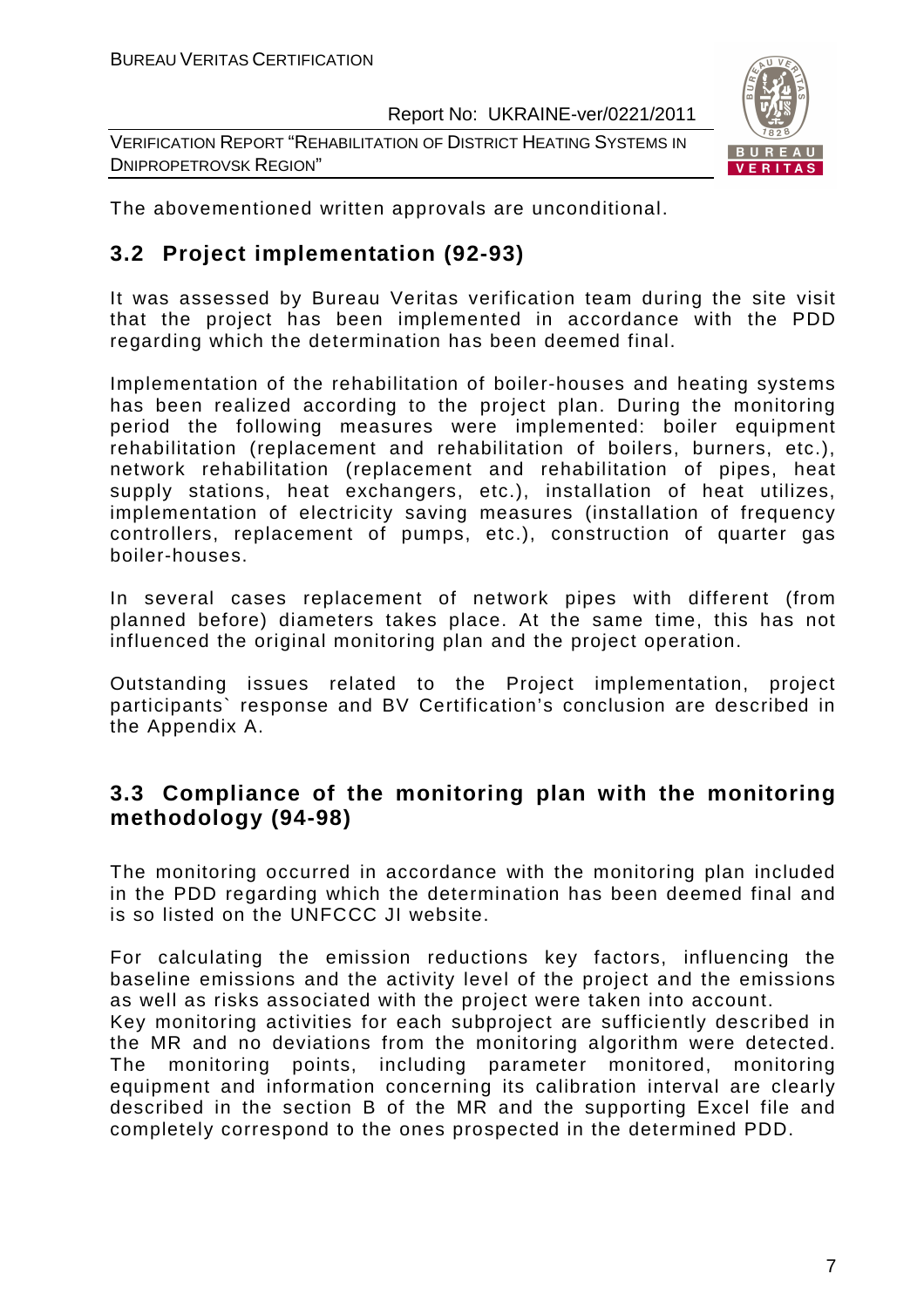VERIFICATION REPORT "REHABILITATION OF DISTRICT HEATING SYSTEMS IN DNIPROPETROVSK REGION"



The monitoring plan specifies the indicators, constants and variables that are reliable, valid, and that provide a transparent picture of the emission reductions to be monitored, such as:

- 1. Fuel consumption by boiler-houses (natural gas and coal)
- 2. Heating value of natural gas
- 3. Average external temperature during heating season
- 4. Average internal temperature during heating season
- 5. Quantity of hot water supply consumers
- 6. Total heating area
- 7. Average heat-transfer factor of the buildings in base year
- 8. Heating area of buildings (existed in base year) with improved heat insulation in reporting year
- 9. Heating area of new buildings connected to the heat supply system in reporting year
- 10. Heat-transfer factor of the buildings with new thermal insulation
- 11. Duration of heating period
- 12. Duration of hot water supply period
- 13. Maximal connected load for heating services
- 14. Connected load for hot water supply
- 15. Standard specific discharge of hot water at personal account
- 16.  $CO<sub>2</sub>$  emission factor
- 17. Conversion factor for average load within heating period
- 18. Electric energy consumption by the boiler-houses

Emission factors, including default emission factors, are selected by carefully balancing accuracy and reasonableness, and appropriately justified of the choice.

Data used for monitoring of the emission reductions are sufficiently described in the Section B.2.1 of the MR (List of fixed default values, variables and attached values) and in Annex 1 (Data), Annex 2 (GHG emission reduction due to reducing of fuel consumption) and Annex 3 (GHG emission reduction due to reducing electricity consumption) to the MR.

The MR contains a complete compilation of the data that are collected for its application, including data that are measured or sampled and data that are collected from other sources (e.g. official statistics, IPCC, commercial and scientific literature etc.).

The calculation of emission reductions is based on conservative assumptions and the most plausible scenarios in a transparent manner.

Outstanding issues related to the Compliance of the monitoring plan with the monitoring methodology, project participants` response and BV Certification's conclusion is described in Appendix A.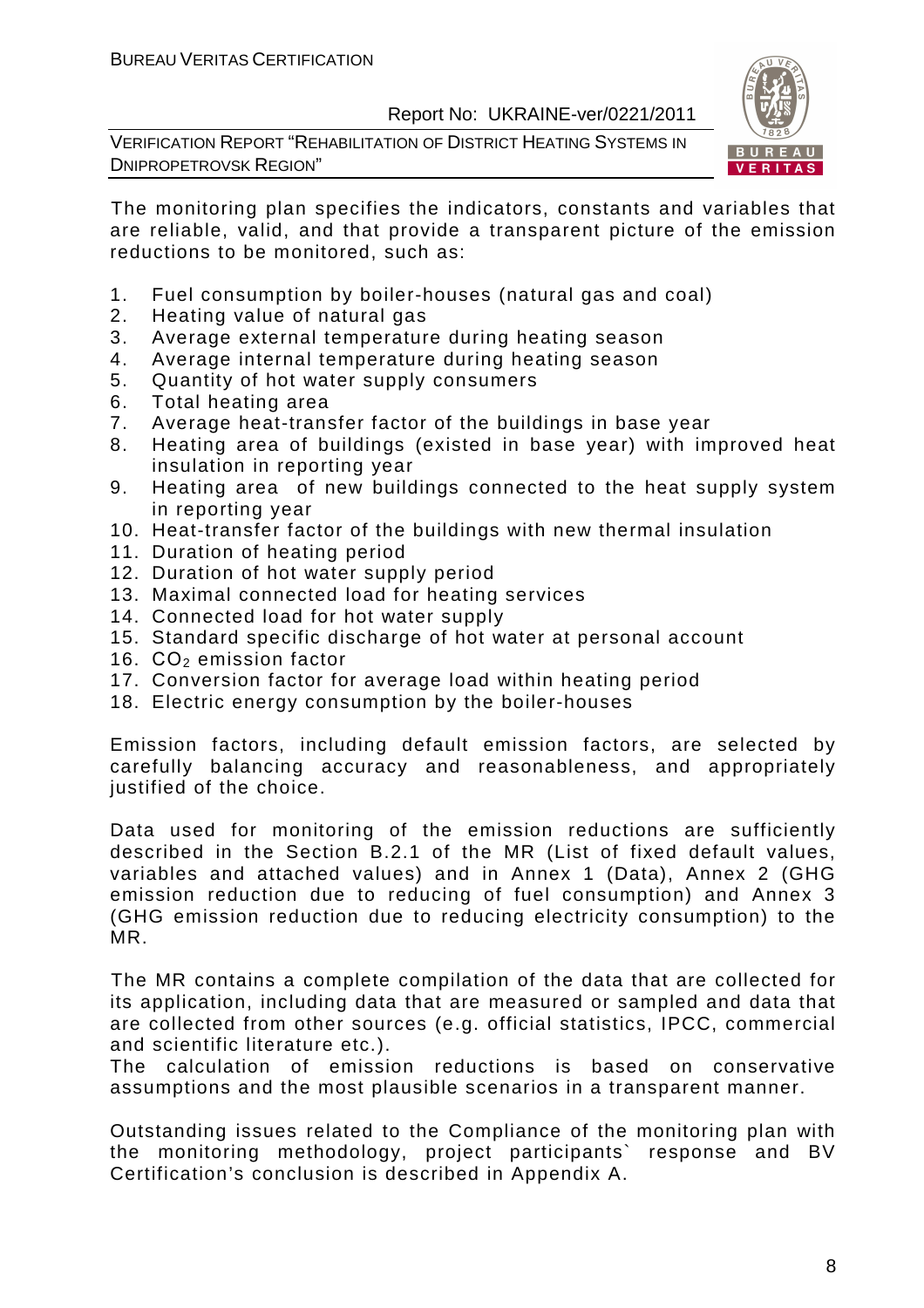VERIFICATION REPORT "REHABILITATION OF DISTRICT HEATING SYSTEMS IN DNIPROPETROVSK REGION"



#### **3.4 Revision of monitoring plan (99-100)**

Not applicable.

#### **3.5 Data management (101)**

The data and their sources, provided in the monitoring report, are clearly identified, reliable and transparent. The implementation of data collection procedures is in accordance with the monitoring plan, including the quality control and quality assurance procedures. The function of the monitoring equipment, including its calibration status, is in order. The evidence and records used for the monitoring are maintained in a traceable manner.

The monitoring of the main parameter - natural gas consumption by boiler houses, is carried out by the following scheme:

1. All boiler-houses are equipped with gas flow meters.

2. An operator of a boiler-house registers the instrument readings in the paper journals "Journal of registration of boiler-house's operation parameters" every day.

3. For the boiler-houses that are not equipped with gas volume correctors the following algorithm was used. An operator of a boiler house reads the values of temperature and pressure of the natural gas at the boiler-house gas input every 2 hours. These parameters are used to bring gas consumption to normal conditions.

4. Operators transfer gas consumption data to Production-Technical Department by phone daily. They are stored there and used for gas supply fees.

All monitored data are submitted for verification, and are to be stored during two years after the end of the crediting period, according to the Order #14a dated 04.10.2010 "On formation of the operational team and storage term of documents"

Outstanding issues related to the Data management, PP's response and BV Certification's conclusion is described in Appendix.

#### **3.6 Verification regarding programmes of activities (102- 110)**

Not applicable

#### **4 VERIFICATION OPINION**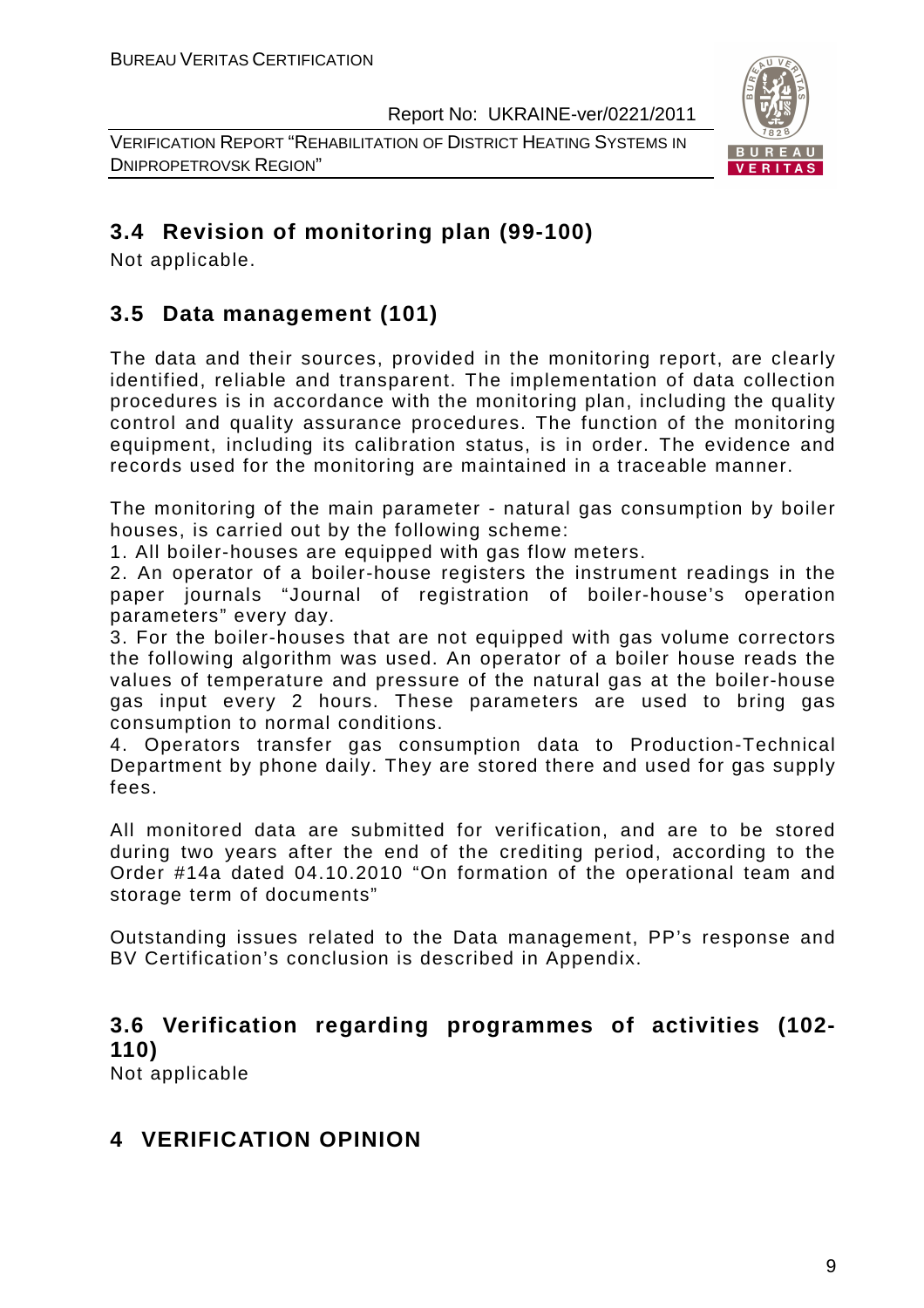VERIFICATION REPORT "REHABILITATION OF DISTRICT HEATING SYSTEMS IN DNIPROPETROVSK REGION"



Bureau Veritas Certification has performed the second periodic verification of the «Rehabilitation of District Heating Systems in Dnipropetrovsk Region" project in Ukraine. The verification was performed on the basis of UNFCCC criteria and host country criteria and also on the criteria given to provide for consistent project operations, monitoring and reporting.

The verification consisted of the following three phases: i) desk review of the project design and the baseline and monitoring plan; ii) follow-up interviews with project stakeholders; iii) resolution of outstanding issues and the issuance of the final verification report and opinion.

The management of OJSC "Oblteplokomunenergo" is responsible for the preparation of the GHG emissions data and the reported GHG emissions reductions of the project on the basis set out within the project Monitoring Plan indicated in the final PDD version 03 dated 15/12/2010. The development and maintenance of records and reporting procedures are in accordance with the plan, including the calculation and determination of GHG emission reductions from the project, is the responsibility of the management of the project.

Bureau Veritas Certification verified the Project Monitoring Report version 02 dated 05/04/2011 for the reporting period from 01/01/2009 till 31/12/2009 as indicated below. Bureau Veritas Certification confirms that the project is implemented as planned and described in approved project design. Installed equipment being essential for generating emission reduction runs reliably and is calibrated appropriately. The monitoring system is in place and the project is generating GHG emission reductions.

Bureau Veritas Certification confirms that the GHG emission reduction is calculated without material misstatements. Our opinion relates to the project's GHG emissions and resulting GHG emissions reductions reported and related to the approved project baseline and monitoring, and its associated documents. Based on the information we have seen and evaluated, we confirm the following statement:

Reporting period: From 01/01/2009 to 31/12/2009

| Baseline emissions         | : 299965 | t $CO2$ equivalents. |
|----------------------------|----------|----------------------|
| Project emissions          | :244849  | t $CO2$ equivalents. |
| <b>Emission Reductions</b> | : 55116  | t $CO2$ equivalents. |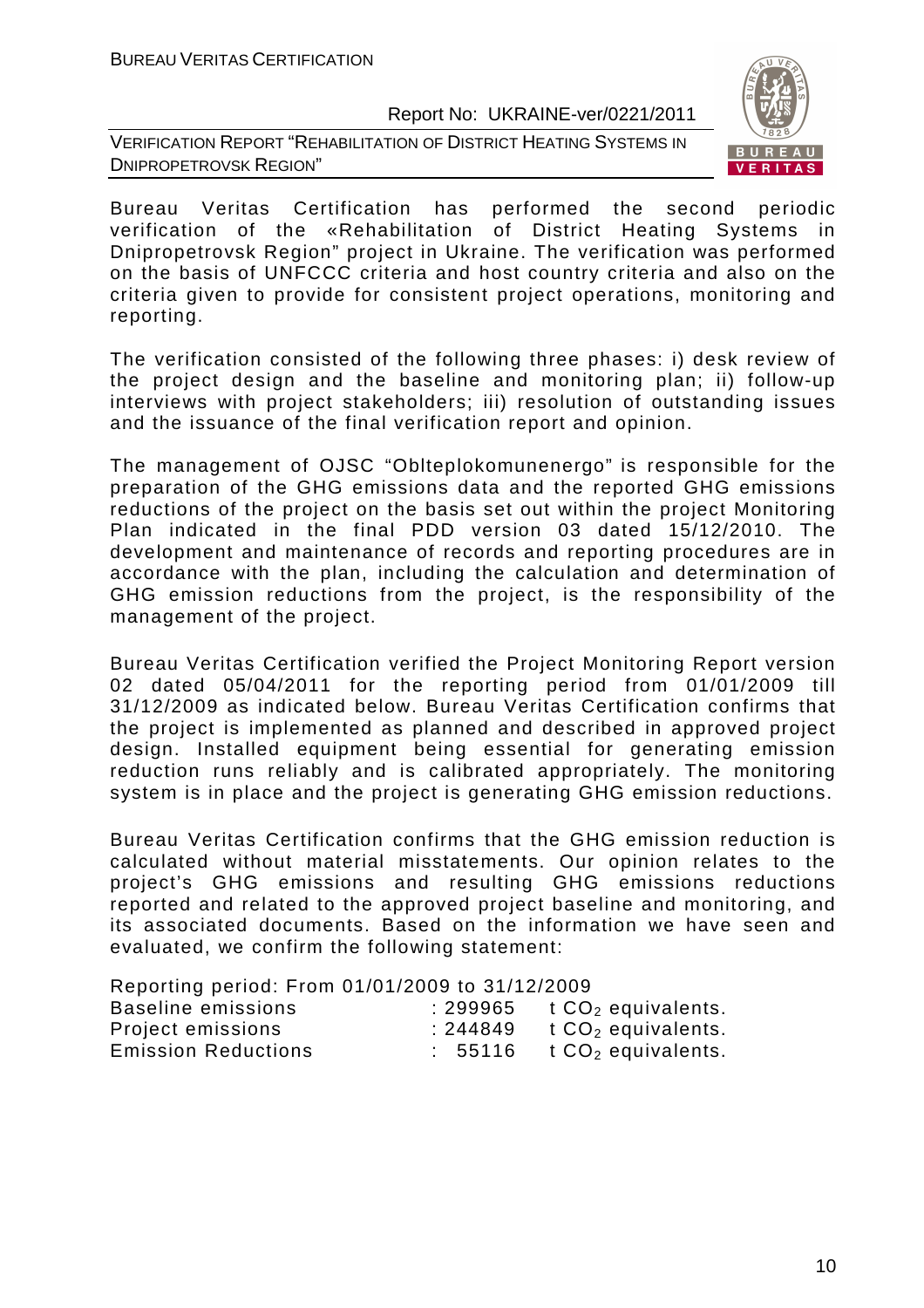VERIFICATION REPORT "REHABILITATION OF DISTRICT HEATING SYSTEMS IN DNIPROPETROVSK REGION"



#### **5 REFERENCES**

#### **Category 1 Documents:**

Documents provided by OJSC "Oblteplokomunenergo" that relate directly to the GHG components of the project.

- /1/ PDD "Rehabilitation of District Heating Systems in Dnipropetrovsk Region" version 03 dated 15/12/2010
- /2/ Determination Report UKRAINE-det/0186/2010 dated 22/12/2010
- /3/ Monitoring report «Rehabilitation of District Heating Systems in Dnipropetrovsk Region" version 01 dated 12/03/2011
- /4/ Monitoring report «Rehabilitation of District Heating Systems in Dnipropetrovsk Region" version 02 dated 05/04/2011
- /5/ Supporting Excel file " Annex\_2-7\_MR3\_Dnipr\_v01"
- /6/ Supporting Excel file " Annex\_2-7\_MR3\_Dnipr\_v02"
- /7/ Letter of Approval #569/23/7 dated 16.03.2011. issued by State Environmental Investment Agency of Ukraine
- /8/ Letter of Approval #J294-0485 dated 24.01.2011. issued by the Federal Office for the Environment

#### **Category 2 Documents:**

Background documents related to the design and/or methodologies employed in the design or other reference documents.

/1/ Power of attorney, Dnipropetrovsk, 2010, Regional Municipal Enterprise "Dniproteploenergo" gives the right to OJSC "Oblteplokomunenergo" to provide all necessary actions.

Decision #1 contracting parties on joint activity # 353/1 from

- /2/ 18.08.2010 about about opening a bank account and identifying the persons who is entitled to sign the preliminary and operations on the account, Dnipropetrovsk
- /3/ Material of 16th conference of UN with international participation (July, 06-10 2006, Sevastopol), Kyiv, 2006
- /4/ State Department of Intellectual Property, Declaration Patent # 33892 A
- /5/ Small size hot-water boiler, КВ-ГМ-58-115СН МВ <sup>К</sup>-5, Manufactured in Ukraine, Zaporizhzhya
- /6/ Contact # 476, Kyiv, 20.06.2002, Institute of industrial ecology and ''Dniproteploenergo''

/7/ Protocol of the agreement about agreed price on scientifictechnical materials for request formation on the project CO2 emission reduction due to fuel economy in system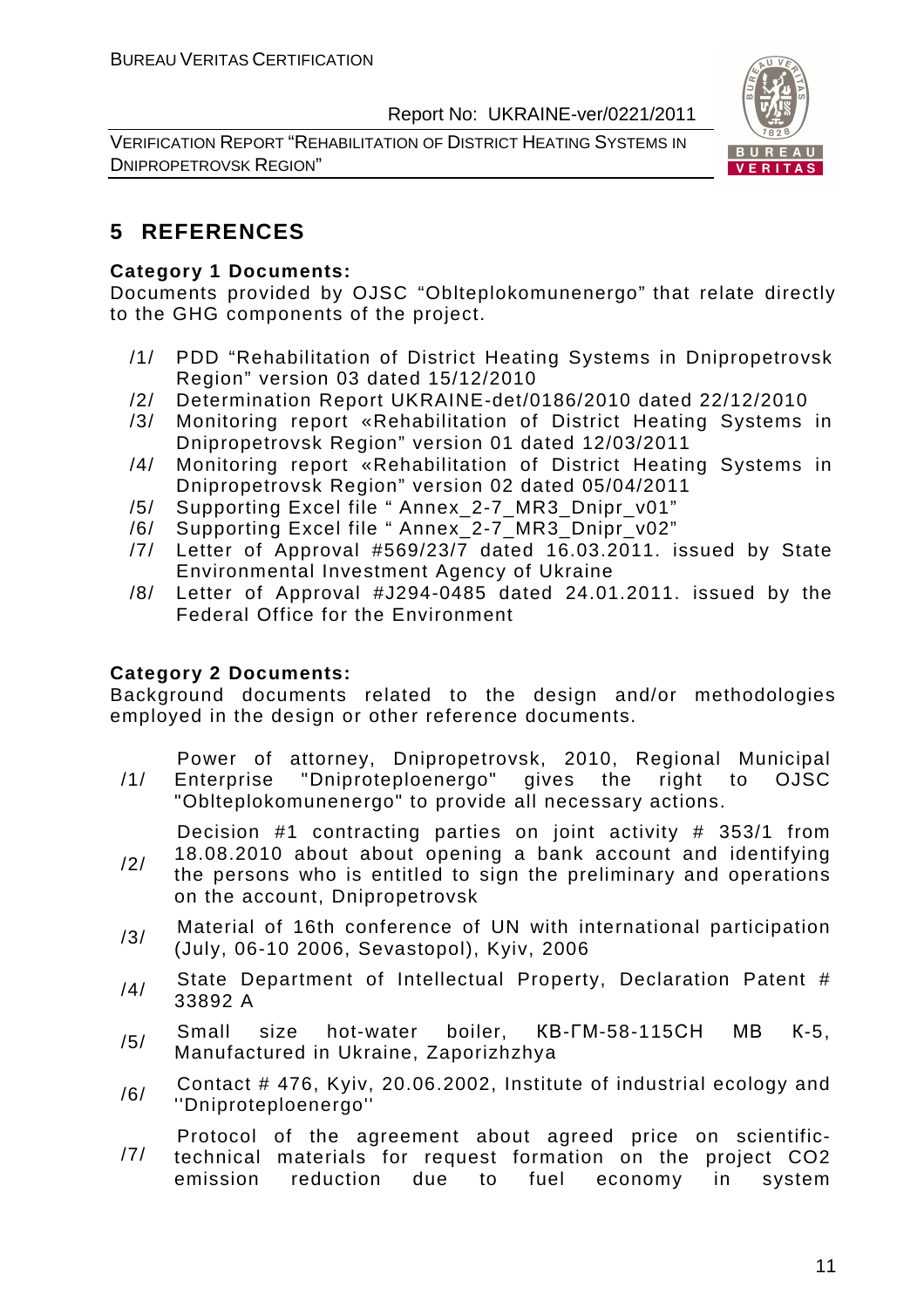VERIFICATION REPORT "REHABILITATION OF DISTRICT HEATING SYSTEMS IN DNIPROPETROVSK REGION"



''Dniproteploenergo'' according to contract # 476 from 20.06.2002

Planned schedule of operation according to contract # 476 from 20.06.2002. Preparation of initial materials for request formation

/8/ on the project  $CO<sub>2</sub>$  emission reduction due to fuel economy in system ''Dniproteploenergo''

Protocol of divergences to contract # 476 from 20.06.2002 from Preparation of initial materials for request formation on the project

/9/ CO2 emission reduction due to fuel economy in system ''Dniproteploenergo''

Additional agreement to contract # 476 from 20.06.2002 from Preparation of initial materials for request formation on the project

- /10/ CO2 emission reduction due to fuel economy in system ''Dniproteploenergo''
- /11/ Corrected planned schedule of operation to Additional agreement # 6 to contract # 476 from 20.06.2002
- /12/ Statement of Admission Committee on acceptance of the construction completion, Dnipropetrovsk, 02.10.2006
- /13/ Statement of Admission Committee on acceptance of the construction completion, Dnipropetrovsk, 24.10.2006
- /14/ Statement of Admission Committee on acceptance of the construction completion, Dnipropetrovsk, 27.10.2006
- /15/ Statement of Admission Committee on acceptance of the construction completion, Dnipropetrovsk, 24.11.2007
- /16/ Statement of Admission Committee on acceptance of the construction completion, Dnipropetrovsk, 22.11.2007
- /17/ Statement of Admission Committee on acceptance of the construction completion, Dnipropetrovsk, 26.11.2007
- /18/ Statement of Admission Committee on acceptance of the construction completion, Dnipropetrovsk, 25.11.2008
- /19/ Statement of Admission Committee on acceptance of the construction completion, Dnipropetrovsk, 27.11.2008
- /20/ Statement of Admission Committee on acceptance of the construction completion, Dnipropetrovsk, 25.11.2008
- /21/ Statement of Admission Committee on acceptance of the construction completion, Dnipropetrovsk, 06.10.2009
- /22/ Statement of Admission Committee on acceptance of the construction completion, Dnipropetrovsk, 07.10.2009
- /23/ Statement of Admission Committee on acceptance of the construction completion, Dnipropetrovsk, 09.10.2009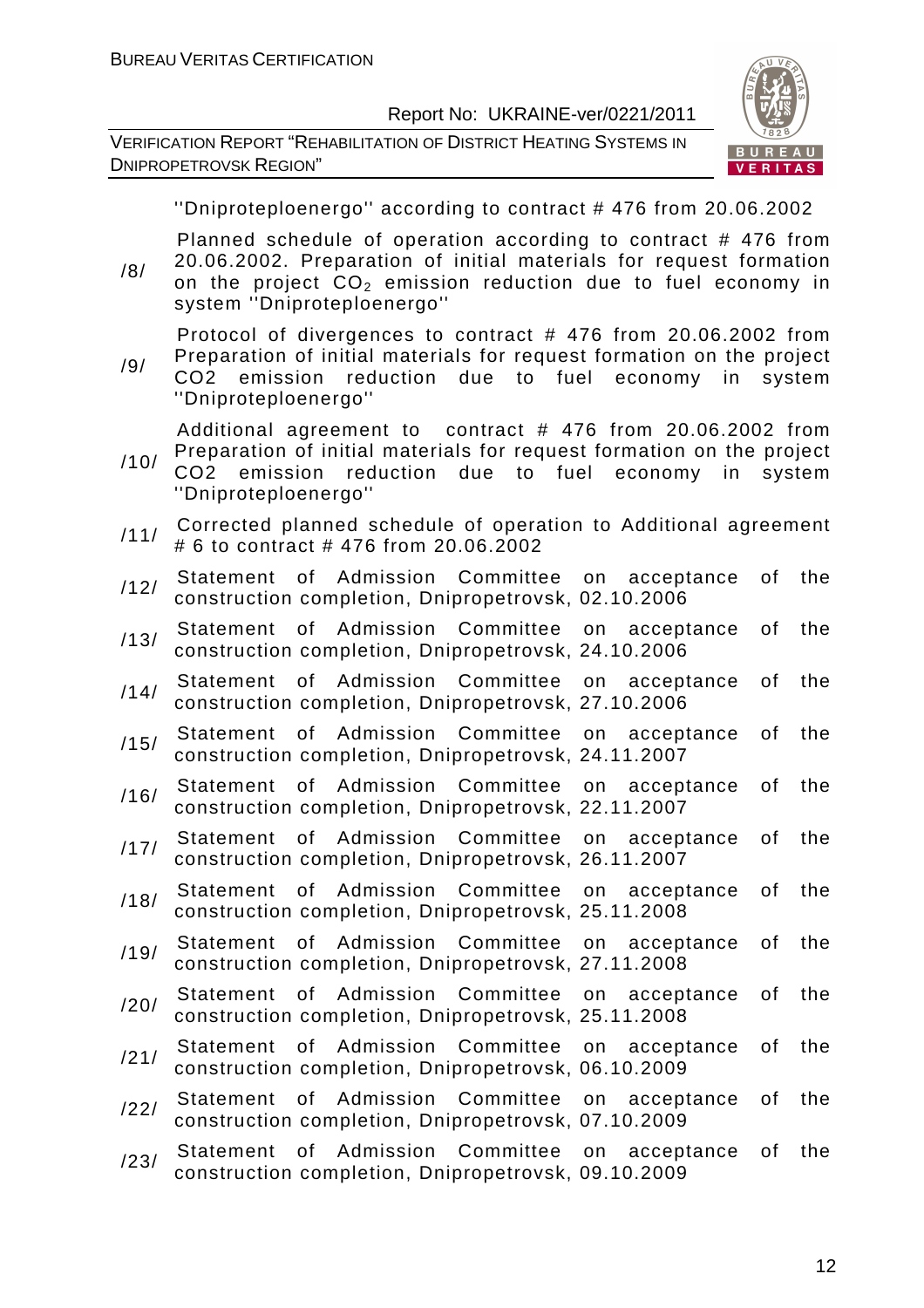VERIFICATION REPORT "REHABILITATION OF DISTRICT HEATING SYSTEMS IN DNIPROPETROVSK REGION"



/24/ Environmental Impact Assessment "Ekopron Yug", 2003

Note about monthly average air temperature in Dnepropetrovsk

- /25/ and water temperature in Dnipro river during 2001, # 01.06/09 from 31.01.2002, ''Dniproteploenergo''
- /26/ and water temperature in Dnipro river during 2002, # 01.07/59 from Note about monthly average air temperature in Dnepropetrovsk 31.01.2003, ''Dniproteploenergo''

Note about monthly average air temperature in Dnepropetrovsk

- /27/ and water temperature in Dnipro river during 2003, # 02.27/62 from 01.02.2004, ''Dniproteploenergo''
- /28/ Consumed gas volume by ''Dniproteploenergo'' during 2002
- /29/ Heat load for boiler houses "Dniproteploenergo" during 2002
- /30/ Actual values for boiler houses "Dniproteploenergo" during 2002
- /31/ Information about length of boiler houses operation on heating and hot water supply during 2002
- /32/ Note about converting of bad heat supply
- /33/ Energy expense on "Dniproteploenergo" in 2002

#### **Persons interviewed:**

List persons interviewed during the determination or persons that contributed with other information that are not included in the documents listed above.

Donetskmiskteplomerezha

- /1/ Derevianko V.I. general director of RME "Dniproteploenergo"
- /2/ Mazurkevich T.P. chief power engineer
- /3/ Derevyanko N.I. plant-operating engineer
- /4/ Derkach L.V. engineer of production and technical department
- /5/ Novgorodova V.I. engineer of production and technical department
- /6/ Severin R.P. engineer of production and technical department
- /7/ Zajchuk S.V. deputy head of thermal energy accounting and sales department

Institute of Engineering Ecology

/8/ Korniychuk K. – JI consultant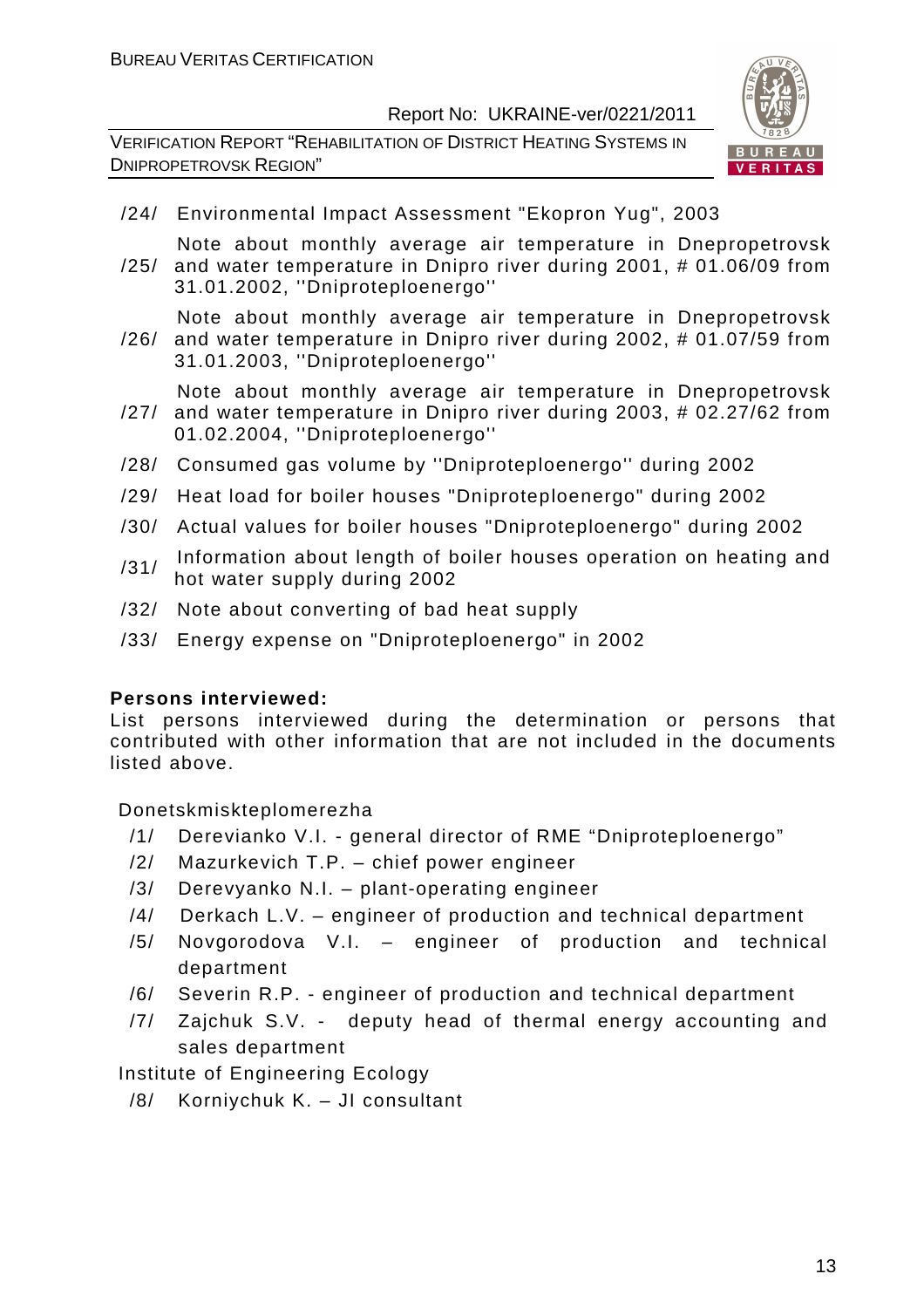VERIFICATION REPORT "REHABILITATION OF DISTRICT HEATING SYSTEMS IN DNIPROPETROVSK REGION"



#### **VERIFICATION PROTOCOL**

**Check list for verification, according to the JOINT IMPLEMENTATION DETERMINATION AND VERIFICATION MANUAL (Version 01)** 

| <b>DVM</b><br><b>Paragraph</b> | <b>Check Item</b>                            | <b>Initial finding</b>                                | <b>Draft</b><br><b>Conclusion</b> | <b>Final</b><br><b>Conclu</b><br>sion |
|--------------------------------|----------------------------------------------|-------------------------------------------------------|-----------------------------------|---------------------------------------|
|                                | <b>Project approvals by Parties involved</b> |                                                       |                                   |                                       |
| 90                             | Has the DFPs of at least one Party           | <b>CAR01</b>                                          | <b>CAR01</b>                      | OK                                    |
|                                | involved, other than the host Party,         | The information concerning project approval is        | <b>CL01</b>                       | OK                                    |
|                                | issued a written project approval when       | missing in the MR. Please, add the appropriate        |                                   |                                       |
|                                | submitting the first verification report to  | information to MR. Please, submit Letters of          |                                   |                                       |
|                                | the secretariat for publication in           | Approval to AIE.                                      |                                   |                                       |
|                                | accordance with paragraph 38 of the JI       | CL <sub>01</sub>                                      |                                   |                                       |
|                                | guidelines, at the latest?                   | A number of report #145/03 is indicated in the MR     |                                   |                                       |
|                                |                                              | (p1, p2). Please, clarify what the number indicated   |                                   |                                       |
|                                |                                              | stands for.                                           |                                   |                                       |
|                                |                                              | Please, provide ITL project ID in the MR.             |                                   |                                       |
| 91                             | Are all the written project approvals by     | Conclusion is pending a response to CAR01             | Pending                           | <b>OK</b>                             |
|                                | Parties involved unconditional?              | above.                                                |                                   |                                       |
|                                |                                              | <b>Project implementation</b>                         |                                   |                                       |
| 92                             | Has the project been implemented in          | According to the determined PDD the project           | <b>CAR02</b>                      | OK                                    |
|                                | accordance with the PDD regarding            | envisages installation of 179 new highly efficient    | <b>CAR03</b>                      | <b>Ok</b>                             |
|                                | which the determination has been             | boilers, replacement of 208 boilers' burners,         |                                   |                                       |
|                                | deemed final and is so listed on the         | installation of 61 heat utilizers, and reconstruction |                                   |                                       |
|                                | UNFCCC JI website?                           | of over 90 km of heat distributing networks.          |                                   |                                       |
|                                |                                              | Implementation of boiler houses rehabilitation and    |                                   |                                       |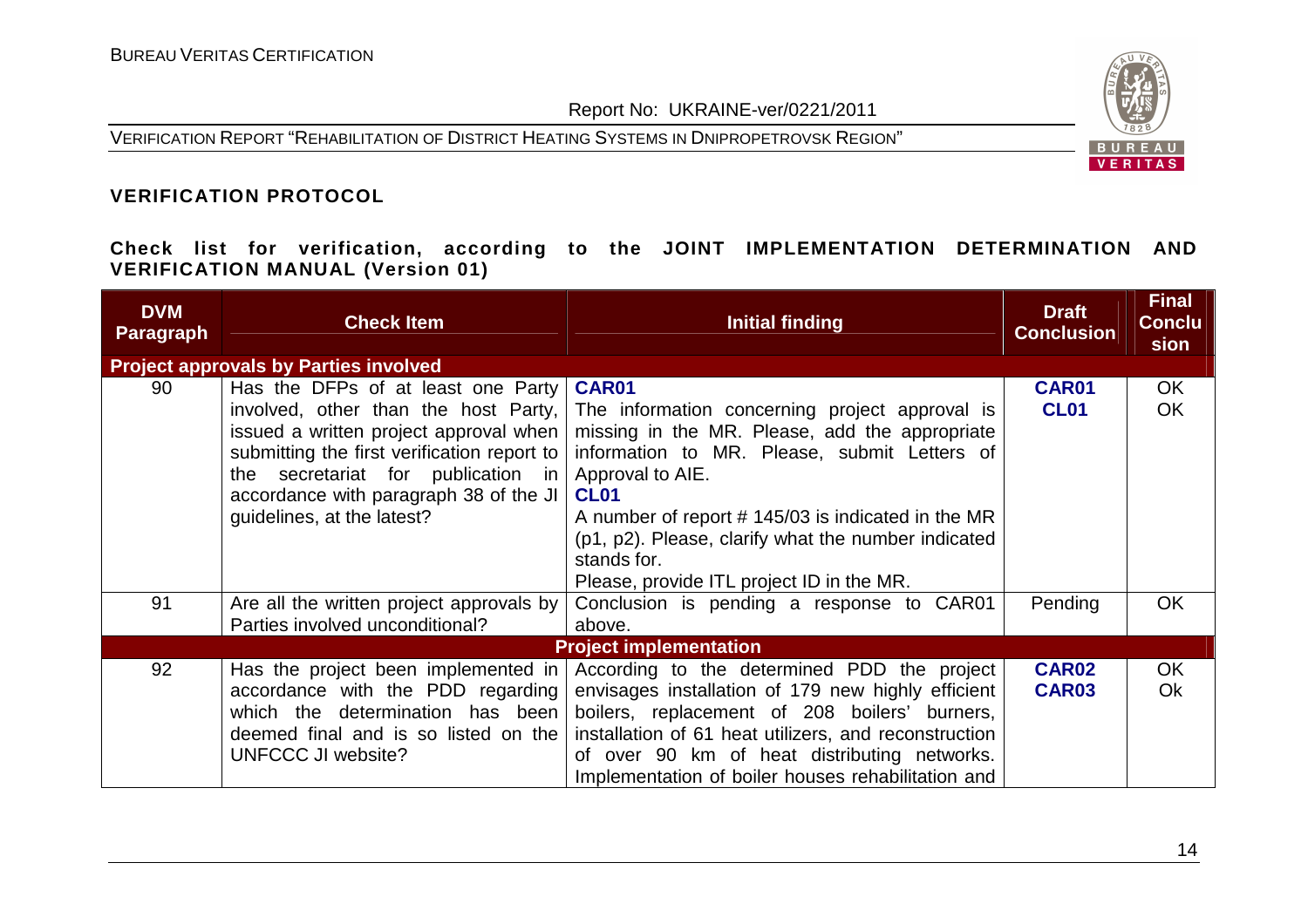

| <b>DVM</b><br><b>Paragraph</b> | <b>Check Item</b>                                                                                                                                                     | <b>Initial finding</b>                                                                                                                                                                                                                                                                                                                                                                                                                                                                                                             | <b>Draft</b><br><b>Conclusion</b> | <b>Final</b><br><b>Conclu</b><br>sion |
|--------------------------------|-----------------------------------------------------------------------------------------------------------------------------------------------------------------------|------------------------------------------------------------------------------------------------------------------------------------------------------------------------------------------------------------------------------------------------------------------------------------------------------------------------------------------------------------------------------------------------------------------------------------------------------------------------------------------------------------------------------------|-----------------------------------|---------------------------------------|
|                                |                                                                                                                                                                       | network rehabilitation during the monitoring period<br>was realized according to the project realization<br>plan provided in the PDD.<br>CAR <sub>02</sub><br>The actual (stated in the MR) and estimated<br>(stated in the PDD) amount of ERUs differs<br>significantly. Please, add a comparison of the<br>values to the MR and provide justification of the<br>difference.<br>CAR03<br>The statement in the section A.8 of the MR "There"<br>was no verification before" is irrelevant for the MR<br>for 2009. Please, correct. |                                   |                                       |
| 93                             | What is the status of operation of the<br>project during the monitoring period?                                                                                       | Project equipment has been installed with minor<br>deviations from the schedule and is fully<br>operational. The detailed information concerning<br>the project operation and measures implemented<br>are stated in the Table 3. "Implemented energy<br>saving measures" of the MR and the Annex 2<br>(supporting Excel file).                                                                                                                                                                                                     | <b>OK</b>                         | <b>OK</b>                             |
|                                | <b>Compliance with monitoring plan</b>                                                                                                                                |                                                                                                                                                                                                                                                                                                                                                                                                                                                                                                                                    |                                   |                                       |
| 94                             | Did the monitoring occur in accordance<br>with the monitoring plan included in the<br>PDD regarding which the determination<br>has been deemed final and is so listed | The algorithm of monitoring is in line with the<br>monitoring plan included in the determined PDD.<br>No deviations from the registered monitoring plan<br>were observed.                                                                                                                                                                                                                                                                                                                                                          | OK                                | OK                                    |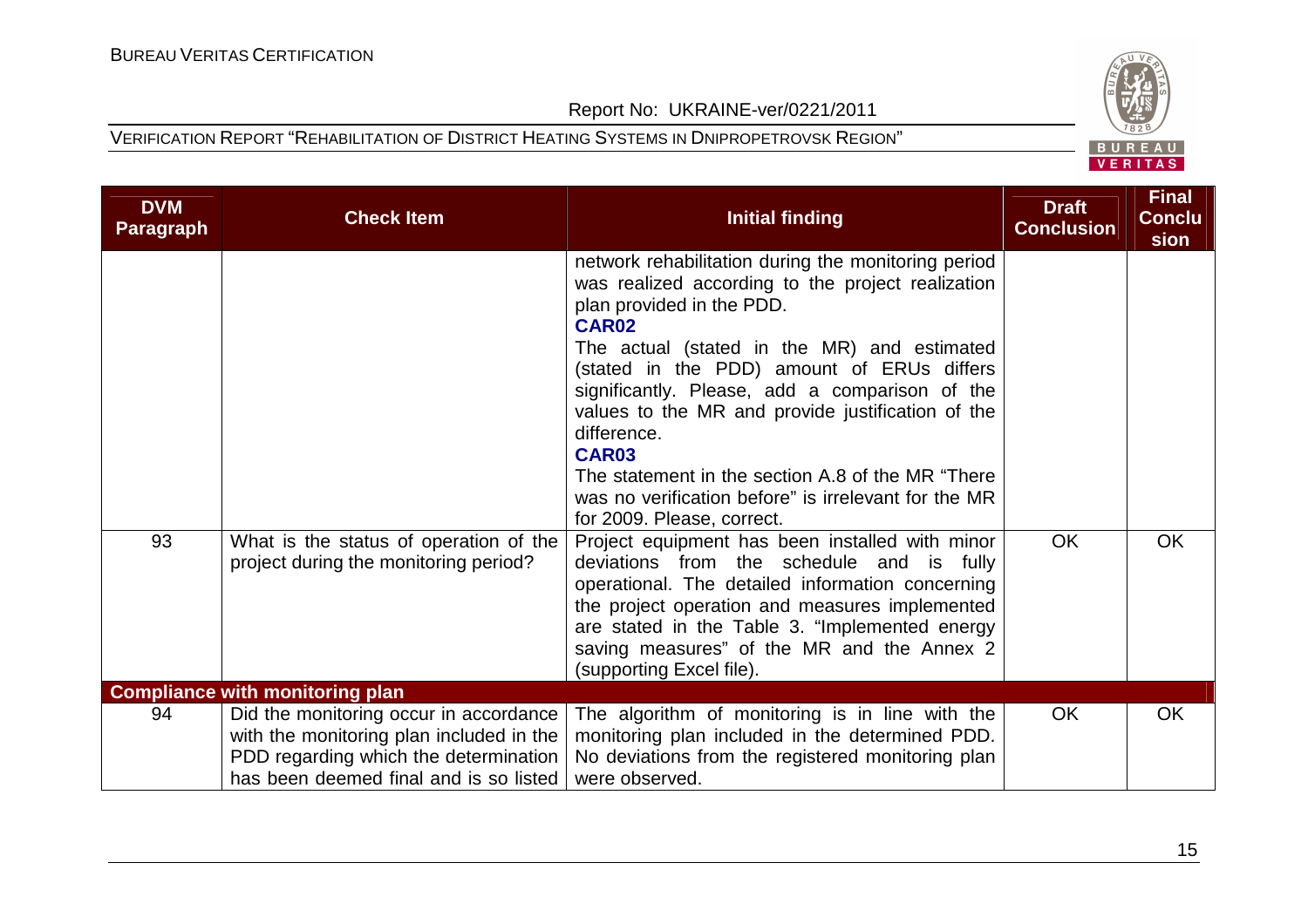

| <b>DVM</b><br><b>Paragraph</b> | <b>Check Item</b>                                                                                                                                                                                                                                                                                                                                    | <b>Initial finding</b>                                                                                                                                                                                                                                                                                                                                                                                                                                                                                                                                                                                                          | <b>Draft</b><br><b>Conclusion</b>                                                   | <b>Final</b><br><b>Conclu</b><br>sion          |
|--------------------------------|------------------------------------------------------------------------------------------------------------------------------------------------------------------------------------------------------------------------------------------------------------------------------------------------------------------------------------------------------|---------------------------------------------------------------------------------------------------------------------------------------------------------------------------------------------------------------------------------------------------------------------------------------------------------------------------------------------------------------------------------------------------------------------------------------------------------------------------------------------------------------------------------------------------------------------------------------------------------------------------------|-------------------------------------------------------------------------------------|------------------------------------------------|
| 95(a)                          | on the UNFCCC JI website?<br>For calculating the emission reductions<br>or enhancements of net removals, were<br>key factors, influencing the baseline<br>emissions or net removals and the<br>activity level of the project and the<br>emissions or removals as well as risks<br>associated with the project taken into<br>account, as appropriate? | Yes. The key factors, e.g. those listed in 23 (b) (i)-<br>(vii) of the DVM check list, influencing the baseline<br>emissions and the activity level of the project and<br>the emissions as well as risks associated with the<br>project were taken into account for calculating the<br>emission reductions.                                                                                                                                                                                                                                                                                                                     | <b>OK</b>                                                                           | OK                                             |
| 95(b)                          | Are data sources used for calculating<br>emission reductions or enhancements<br>of net removals clearly identified,<br>reliable and transparent?                                                                                                                                                                                                     | <b>CAR04</b><br>The Excel files do not contain project title and<br>monitoring period. Please, make corresponding<br>corrections.<br><b>CAR05</b><br>Please, indicate a recording frequency for the<br>parameter # 10 "Heat transfer factor of new<br>buildings and buildings with new<br>thermal<br>insulation" and an exact value of this parameter for<br>each monitoring year (Annex 1)<br>CAR06<br>The emissions and ERUs for 2008 are mistakenly<br>indicated in the Annex 7 of the supporting Excel<br>file "Annex_2-7_MR3_Dnipr_v01". Please, correct.<br><b>FAR01</b><br>The duration of the heating period in Ukraine | CAR04<br><b>CAR05</b><br><b>CAR06</b><br><b>FAR01</b><br><b>CL02</b><br><b>CL03</b> | OK<br><b>OK</b><br>OK<br>OK<br>OK<br><b>OK</b> |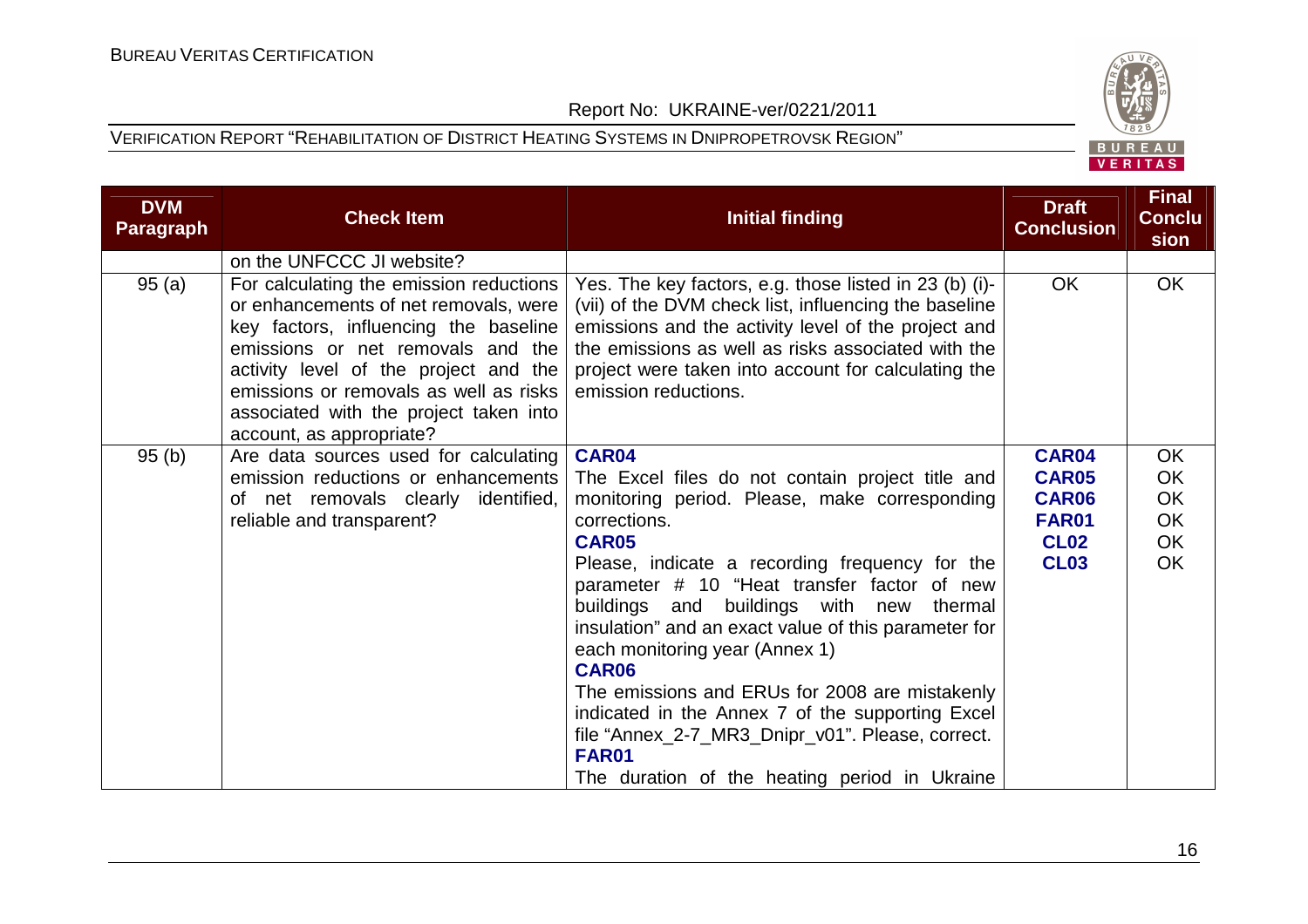

| <b>DVM</b><br><b>Paragraph</b> | <b>Check Item</b>                                                                       | Initial finding                                                                                    | <b>Draft</b><br><b>Conclusion</b> | <b>Final</b><br><b>Conclu</b><br>sion |
|--------------------------------|-----------------------------------------------------------------------------------------|----------------------------------------------------------------------------------------------------|-----------------------------------|---------------------------------------|
|                                |                                                                                         | covers a part of one calendar year and a part of                                                   |                                   |                                       |
|                                |                                                                                         | the next year. However, the monitoring period for<br>the Project coincides with the calendar year. |                                   |                                       |
|                                |                                                                                         | Please, provide the starting and final dates of                                                    |                                   |                                       |
|                                |                                                                                         | heating period for each monitoring period for each                                                 |                                   |                                       |
|                                |                                                                                         | boiler-house and make corresponding corrections                                                    |                                   |                                       |
|                                |                                                                                         | in the calculations.                                                                               |                                   |                                       |
|                                |                                                                                         | <b>CL02</b><br>The average outside temperature during the                                          |                                   |                                       |
|                                |                                                                                         | heating period for the boiler-house Vyborgska str.,                                                |                                   |                                       |
|                                |                                                                                         | 28d differs from the other values of temperature                                                   |                                   |                                       |
|                                |                                                                                         | for the heating district #10; for the boiler-house                                                 |                                   |                                       |
|                                |                                                                                         | Artema str., $24$ – from the other values for NME                                                  |                                   |                                       |
|                                |                                                                                         | "Nikopolteploenergo" (Annex 2, supporting Excel                                                    |                                   |                                       |
|                                |                                                                                         | file) Please, justify this fact.<br><b>CL03</b>                                                    |                                   |                                       |
|                                |                                                                                         | Some amounts of ERUs indicated in the section                                                      |                                   |                                       |
|                                |                                                                                         | D.3.4 of MR and the Annexes 2, 3 and 7                                                             |                                   |                                       |
|                                |                                                                                         | (supporting Excel file) have negative value.                                                       |                                   |                                       |
|                                |                                                                                         | Please, clarify the reason of this.                                                                |                                   |                                       |
| 95(c)                          | Are emission factors, including default                                                 | Yes, emission factors selected by carefully                                                        | <b>OK</b>                         | <b>OK</b>                             |
|                                | emission factors, if used for calculating<br>emission<br>reductions<br>the<br><b>or</b> | balancing accuracy and reasonableness, and<br>appropriately justified of the choice.               |                                   |                                       |
|                                | enhancements<br>of net<br>removals,                                                     |                                                                                                    |                                   |                                       |
|                                | carefully<br>balancing<br>selected<br>by                                                |                                                                                                    |                                   |                                       |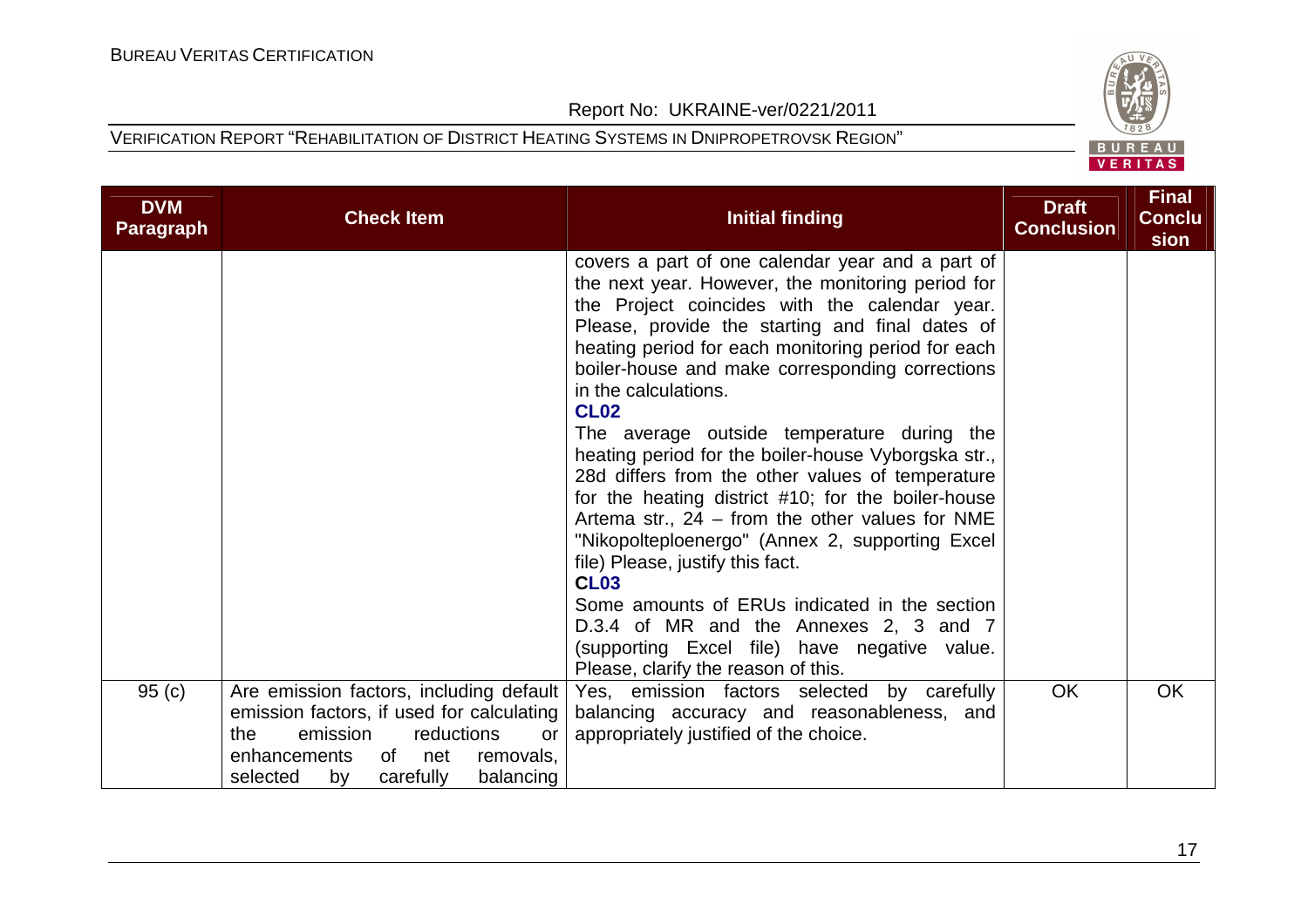

| <b>DVM</b><br><b>Paragraph</b> | <b>Check Item</b>                                                          | Initial finding                                      | <b>Draft</b><br><b>Conclusion</b> | <b>Final</b><br><b>Conclu</b><br>sion |
|--------------------------------|----------------------------------------------------------------------------|------------------------------------------------------|-----------------------------------|---------------------------------------|
|                                | accuracy and reasonableness, and<br>appropriately justified of the choice? |                                                      |                                   |                                       |
| 95(d)                          | calculation<br>emission<br>ls.<br>the<br>of                                | CAR07                                                | <b>CAR07</b>                      | <b>OK</b>                             |
|                                | reductions or enhancements of net                                          | Please, provide clear reference for the parameter    | <b>CAR08</b>                      | OK                                    |
|                                | removals<br>based<br>on<br>conservative                                    | "outside temperature" indicated in the Annex 1 of    | <b>CAR09</b>                      | OK                                    |
|                                | assumptions and the most plausible                                         | MR.                                                  | <b>CAR10</b>                      | OK                                    |
|                                | scenarios in a transparent manner?                                         | CAR08                                                |                                   |                                       |
|                                |                                                                            | The values of the outside temperature - 23 and 24    |                                   |                                       |
|                                |                                                                            | - are used for recalculating factor for average load |                                   |                                       |
|                                |                                                                            | calculation in the supporting Excel file. At the     |                                   |                                       |
|                                |                                                                            | same time, monitoring plan foresees yearly           |                                   |                                       |
|                                |                                                                            | monitoring of this parameter. Please, provide        |                                   |                                       |
|                                |                                                                            | factor calculations for each monitoring year.        |                                   |                                       |
|                                |                                                                            | <b>CAR09</b>                                         |                                   |                                       |
|                                |                                                                            | The recalculating factor for average load used for   |                                   |                                       |
|                                |                                                                            | "a" parameter calculation should be monitored        |                                   |                                       |
|                                |                                                                            | once a year according to the monitoring plan.        |                                   |                                       |
|                                |                                                                            | However, the recalculating factor for the base year  |                                   |                                       |
|                                |                                                                            | is used for ERUs calculation for each monitoring     |                                   |                                       |
|                                |                                                                            | period. Please, correct/clarify.                     |                                   |                                       |
|                                |                                                                            | <b>CAR10</b>                                         |                                   |                                       |
|                                |                                                                            | The calculated parameter "Corrected annual gas       |                                   |                                       |
|                                |                                                                            | consumption according<br>to<br>accuracy<br>0f        |                                   |                                       |
|                                |                                                                            | measurement equipment" is used for carbon            |                                   |                                       |
|                                |                                                                            | calculation.<br>This contradicts<br>emissions<br>the |                                   |                                       |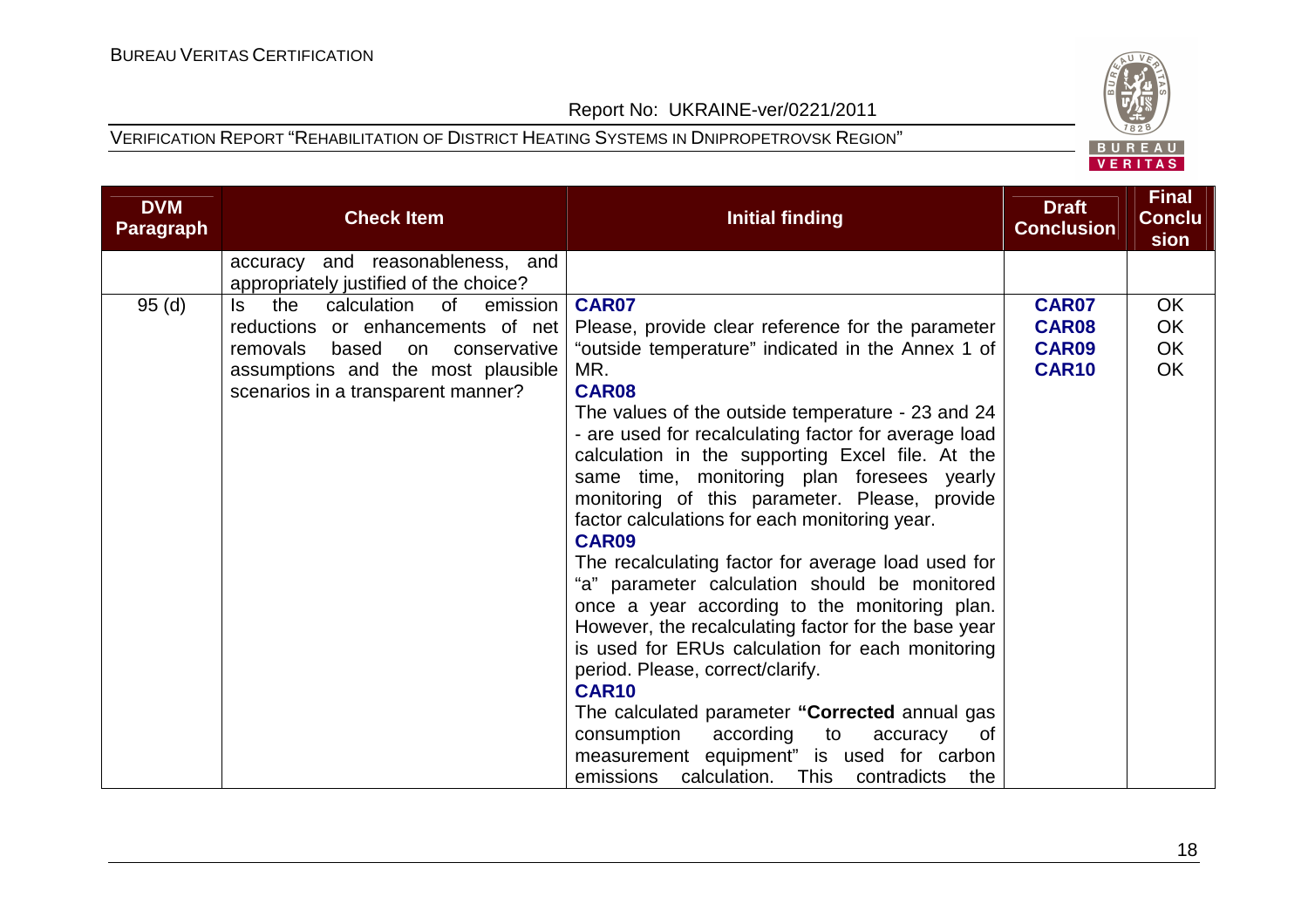

| <b>DVM</b><br><b>Paragraph</b> | <b>Check Item</b>                                                                                                                                                                                                                                                                                                                | <b>Initial finding</b>                                                                                                                | <b>Draft</b><br><b>Conclusion</b> | <b>Final</b><br><b>Conclu</b><br>sion |
|--------------------------------|----------------------------------------------------------------------------------------------------------------------------------------------------------------------------------------------------------------------------------------------------------------------------------------------------------------------------------|---------------------------------------------------------------------------------------------------------------------------------------|-----------------------------------|---------------------------------------|
|                                |                                                                                                                                                                                                                                                                                                                                  | monitoring approach in the determined PDD.<br>Please, make the calculation algorithm in the MR<br>consistent with the one in the PDD. |                                   |                                       |
|                                |                                                                                                                                                                                                                                                                                                                                  | <b>Applicable to JI SSC projects only</b>                                                                                             |                                   |                                       |
| 96                             | Is the relevant threshold to be classified<br>as JI SSC project not exceeded during<br>the monitoring period on an annual<br>average basis?<br>If the threshold is exceeded, is the<br>maximum emission reduction level<br>estimated in the PDD for the JI SSC<br>project or the bundle for the monitoring<br>period determined? | N/A                                                                                                                                   | N/A                               | N/A                                   |
|                                |                                                                                                                                                                                                                                                                                                                                  | Applicable to bundled JI SSC projects only                                                                                            |                                   |                                       |
| 97(a)                          | Has the composition of the bundle not<br>changed from that is stated in F-JI-<br><b>SSCBUNDLE?</b>                                                                                                                                                                                                                               | N/A                                                                                                                                   | N/A                               | N/A                                   |
| 97(b)                          | If the determination was conducted on<br>the basis of an overall monitoring plan,<br>have the project participants submitted<br>a common monitoring report?                                                                                                                                                                      | N/A                                                                                                                                   | N/A                               | N/A                                   |
| 98                             | If the monitoring is based on a<br>plan that provides for<br>monitoring<br>overlapping monitoring periods, are the<br>monitoring periods per component of                                                                                                                                                                        | N/A                                                                                                                                   | N/A                               | N/A                                   |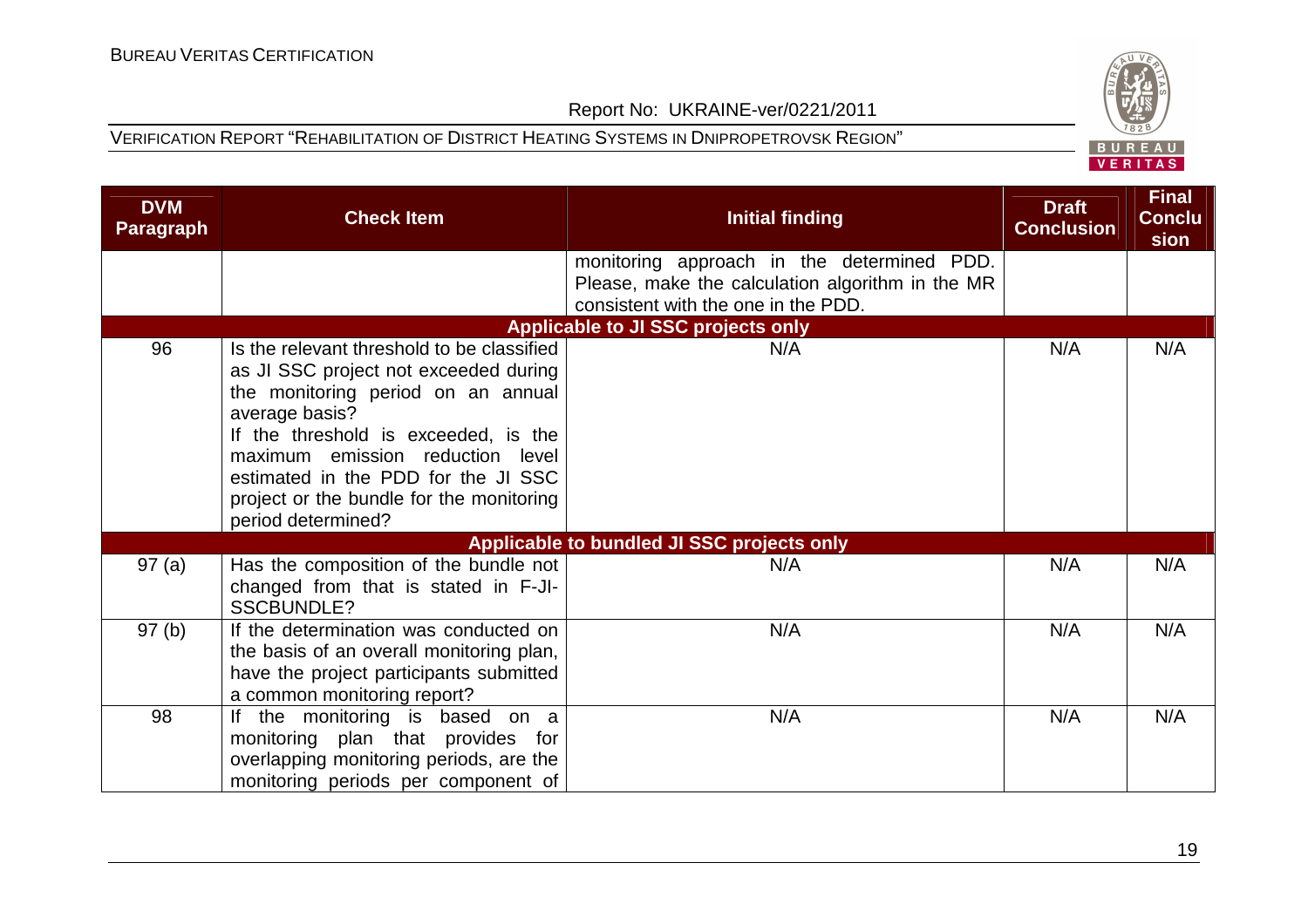

| <b>DVM</b><br><b>Paragraph</b> | <b>Check Item</b>                                                             | Initial finding                                                                                | <b>Draft</b><br><b>Conclusion</b> | <b>Final</b><br><b>Conclu</b><br>sion |
|--------------------------------|-------------------------------------------------------------------------------|------------------------------------------------------------------------------------------------|-----------------------------------|---------------------------------------|
|                                | the project clearly specified in the<br>monitoring report?                    |                                                                                                |                                   |                                       |
|                                | Do the monitoring periods not overlap                                         |                                                                                                |                                   |                                       |
|                                | with those for which verifications were                                       |                                                                                                |                                   |                                       |
|                                | already deemed final in the past?                                             |                                                                                                |                                   |                                       |
|                                |                                                                               | <b>Revision of monitoring plan</b>                                                             |                                   |                                       |
|                                |                                                                               | Applicable only if monitoring plan is revised by project participant                           |                                   |                                       |
| 99(a)                          | Did the project participants provide an                                       | N/A                                                                                            | N/A                               | N/A                                   |
|                                | appropriate<br>justification<br>for<br>the                                    |                                                                                                |                                   |                                       |
|                                | proposed revision?                                                            |                                                                                                |                                   |                                       |
| 99(b)                          | Does the proposed revision improve                                            | N/A                                                                                            | N/A                               | N/A                                   |
|                                | the accuracy and/or applicability of<br>information collected compared to the |                                                                                                |                                   |                                       |
|                                | monitoring<br>original<br>plan<br>without                                     |                                                                                                |                                   |                                       |
|                                | changing conformity with the relevant                                         |                                                                                                |                                   |                                       |
|                                | rules<br>and<br>regulations<br>for<br>the                                     |                                                                                                |                                   |                                       |
|                                | establishment of monitoring plans?                                            |                                                                                                |                                   |                                       |
|                                |                                                                               | Data management                                                                                |                                   |                                       |
| 101 $(a)$                      | Is the implementation of data collection                                      | The implementation of data collection procedures                                               | <b>OK</b>                         | OK                                    |
|                                | procedures in accordance with the                                             | are in accordance with the monitoring plan                                                     |                                   |                                       |
|                                | monitoring plan, including the quality                                        | included in the determined PDD. The verification                                               |                                   |                                       |
|                                | control<br>and<br>quality<br>assurance                                        | confirms<br>effectiveness<br>of<br>existing<br>team                                            |                                   |                                       |
|                                | procedures?                                                                   | management and operational systems and found<br>them eligible for reliable project monitoring. |                                   |                                       |
|                                |                                                                               |                                                                                                |                                   |                                       |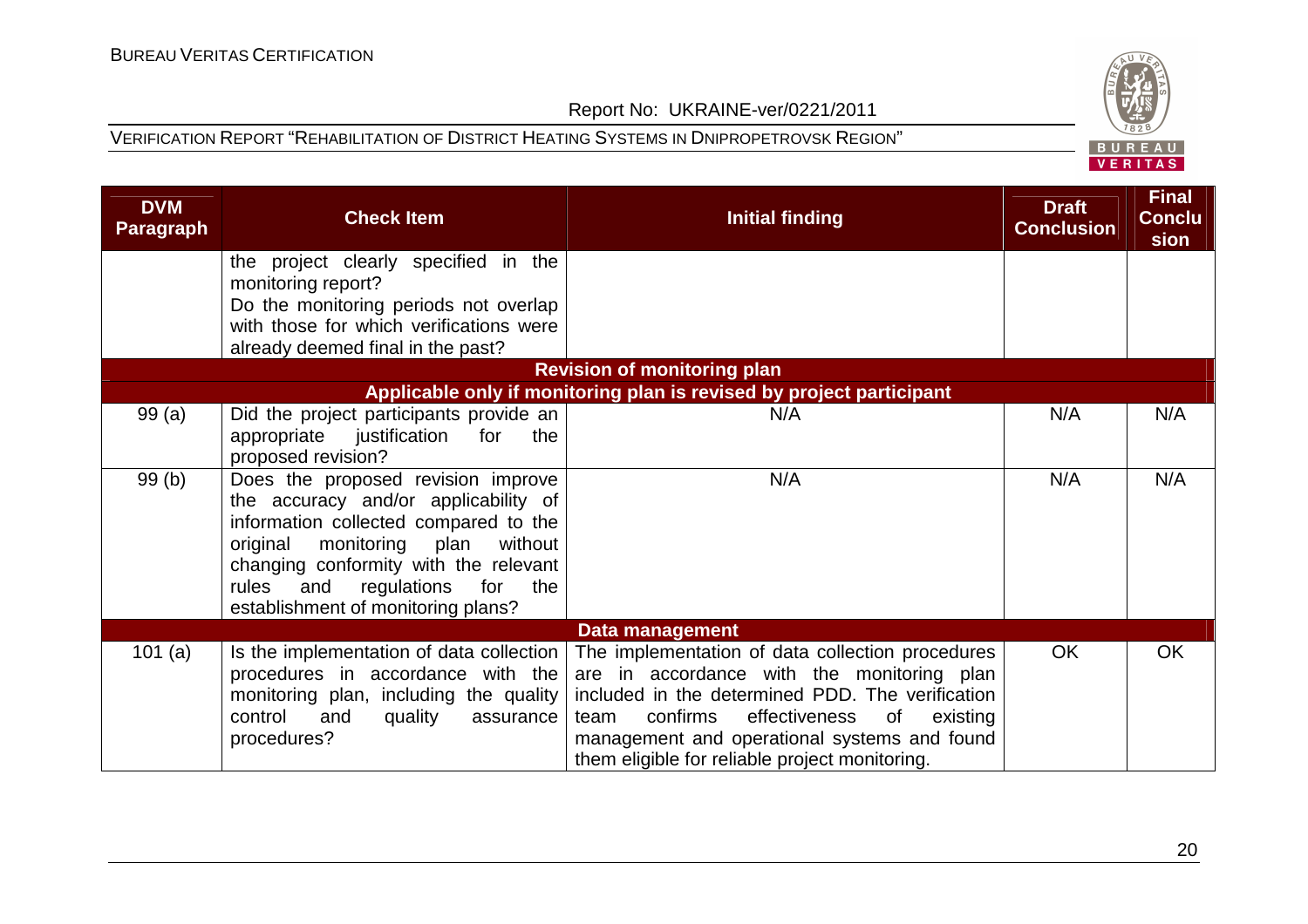

| <b>DVM</b><br><b>Paragraph</b> | <b>Check Item</b>                       | Initial finding                                    | <b>Draft</b><br><b>Conclusion</b> | <b>Final</b><br><b>Conclu</b><br>sion |
|--------------------------------|-----------------------------------------|----------------------------------------------------|-----------------------------------|---------------------------------------|
| 101 <sub>(b)</sub>             | Is the function of the<br>monitoring    | <b>CAR11</b>                                       | <b>CAR11</b>                      | OK                                    |
|                                | calibration<br>equipment, including its | In the section B.1. the names of the measuring     |                                   |                                       |
|                                | status, is in order?                    | equipment manufacturers must be indicated, but     |                                   |                                       |
|                                |                                         | not the city/country as it is stated in the MR     |                                   |                                       |
|                                |                                         | version 01. Please, make appropriate corrections.  |                                   |                                       |
| 101(c)                         | Are the evidence and records used for   | <b>CAR12</b>                                       | <b>CAR12</b>                      | <b>OK</b>                             |
|                                | the monitoring<br>maintained<br>in a    | The FAR01 was issued during the determination      |                                   |                                       |
|                                | traceable manner?                       | process: "Please, provide documented instruction   |                                   |                                       |
|                                |                                         | which indicates that the data monitored and        |                                   |                                       |
|                                |                                         | required for verification are to be kept for two   |                                   |                                       |
|                                |                                         | years after the crediting period as per JI         |                                   |                                       |
|                                |                                         | determination and verification manual, v.01".      |                                   |                                       |
|                                |                                         | Please, clarify in the MR how the FAR01 has been   |                                   |                                       |
|                                |                                         | addressed and provide the documented evidence.     |                                   |                                       |
| $101$ (d)                      | Is the data collection and management   | In accordance with the registered monitoring plan  | OK                                | OK                                    |
|                                | system for the project in accordance    | the main monitored parameter - natural gas         |                                   |                                       |
|                                | with the monitoring plan?               | consumption at boiler houses - is carried out by   |                                   |                                       |
|                                |                                         | the following scheme:                              |                                   |                                       |
|                                |                                         | - A boiler-house operator registers the instrument |                                   |                                       |
|                                |                                         | readings in the paper journals "Journal of         |                                   |                                       |
|                                |                                         | registration of<br>boiler-house's<br>operation     |                                   |                                       |
|                                |                                         | parameters" every day (in boiler-houses equipped   |                                   |                                       |
|                                |                                         | with gas volume correctors).                       |                                   |                                       |
|                                |                                         | - A boiler house operator reads the values of      |                                   |                                       |
|                                |                                         | temperature and pressure of natural gas every 2    |                                   |                                       |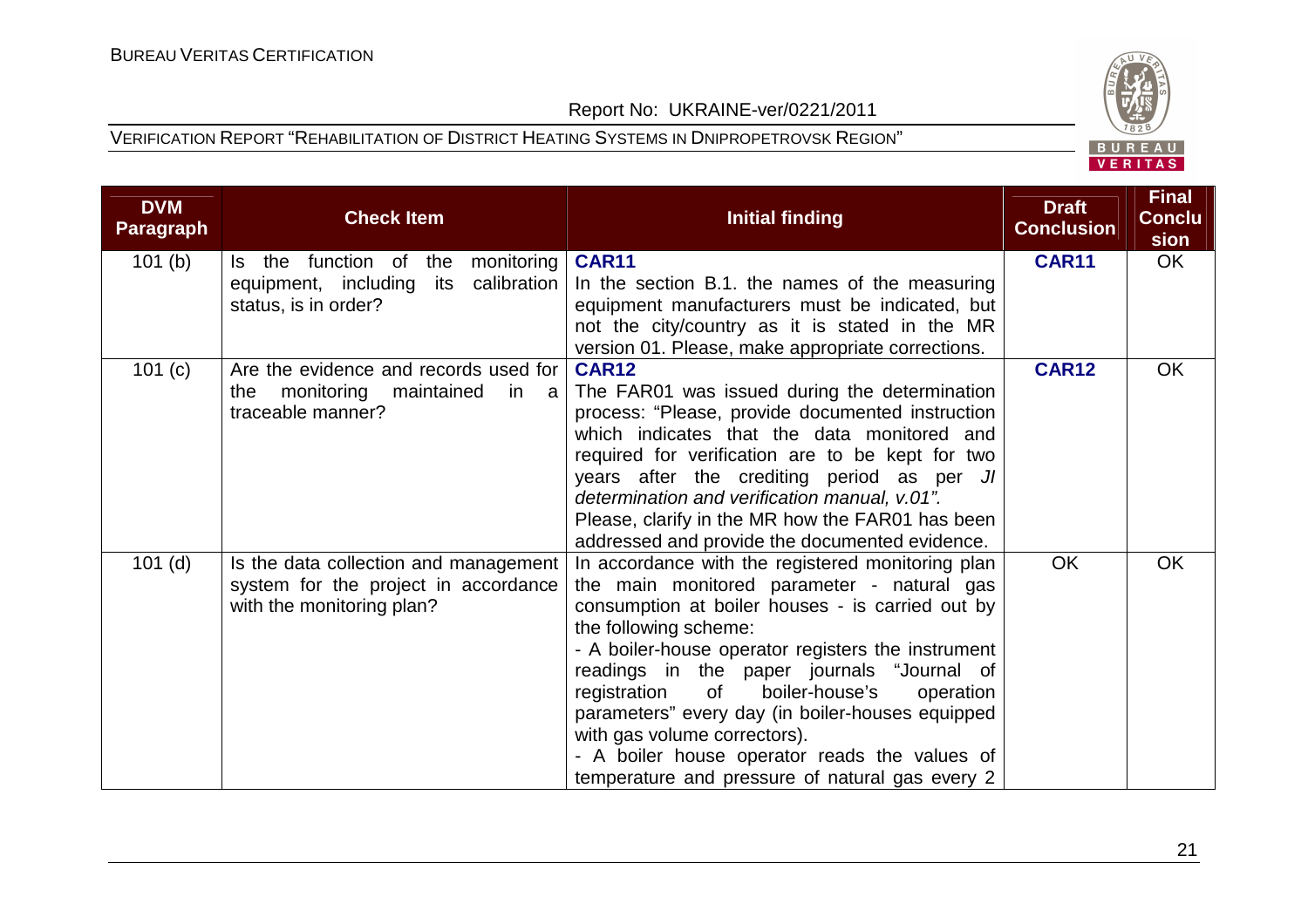

| <b>DVM</b><br>Paragraph | <b>Check Item</b>                                                                                                                                        | <b>Initial finding</b>                                                                                                                                                                                                                                                                                                                                                                                                                                                 | <b>Draft</b><br><b>Conclusion</b> | <b>Final</b><br><b>Conclu</b><br>sion |
|-------------------------|----------------------------------------------------------------------------------------------------------------------------------------------------------|------------------------------------------------------------------------------------------------------------------------------------------------------------------------------------------------------------------------------------------------------------------------------------------------------------------------------------------------------------------------------------------------------------------------------------------------------------------------|-----------------------------------|---------------------------------------|
|                         |                                                                                                                                                          | hours (in boiler-houses equipped with gas volume<br>correctors). These parameters are used to bring<br>gas consumption to normal conditions.<br>- An operator transfers the values of gas<br>consumption obtained to the production-technical<br>department daily, where they are stored.<br>- Paper reports about the gas consumption are<br>transferred to the gas supplying company monthly<br>and checked.<br>The data flow for the data monitored is indicated in |                                   |                                       |
|                         |                                                                                                                                                          | the Figure 5 of the MR.<br>Verification regarding programs of activities (additional elements for assessment)                                                                                                                                                                                                                                                                                                                                                          |                                   |                                       |
| 102                     | Is any JPA that has not been added to<br>the JI PoA not verified?                                                                                        | N/A                                                                                                                                                                                                                                                                                                                                                                                                                                                                    | N/A                               | N/A                                   |
| 103                     | Is the verification based on the<br>monitoring reports of all JPAs to be<br>verified?                                                                    | N/A                                                                                                                                                                                                                                                                                                                                                                                                                                                                    | N/A                               | N/A                                   |
| 103                     | Does the verification ensure<br>the<br>accuracy and conservativeness of the<br>emission reductions or enhancements<br>of removals generated by each JPA? | N/A                                                                                                                                                                                                                                                                                                                                                                                                                                                                    | N/A                               | N/A                                   |
| 104                     | Does the monitoring period not overlap<br>with previous monitoring periods?                                                                              | N/A                                                                                                                                                                                                                                                                                                                                                                                                                                                                    | N/A                               | N/A                                   |
| 105                     | If the AIE learns of an erroneously<br>included JPA, has the AIE informed the                                                                            | N/A                                                                                                                                                                                                                                                                                                                                                                                                                                                                    | N/A                               | N/A                                   |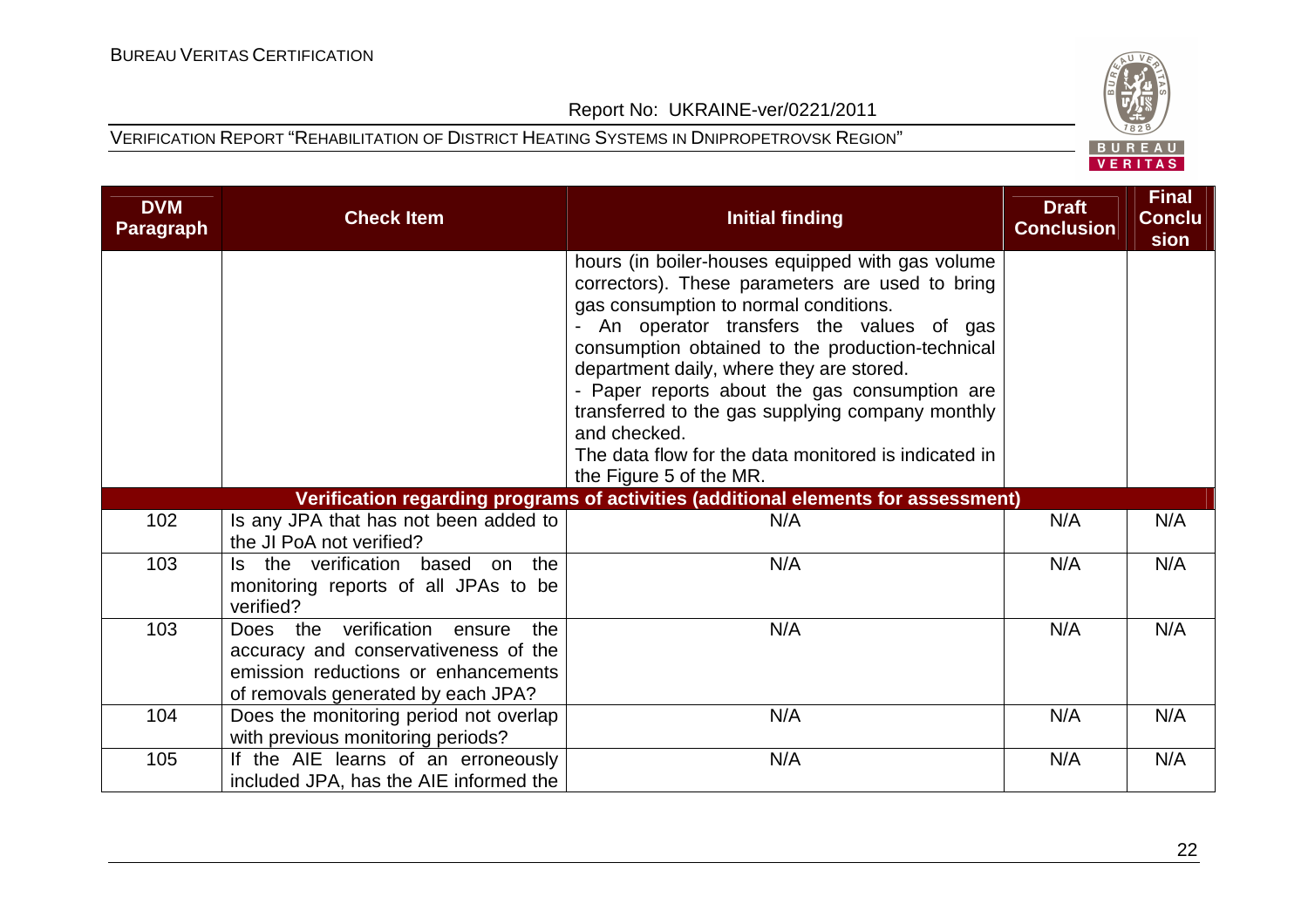

| <b>DVM</b><br><b>Paragraph</b> | <b>Check Item</b>                                                                                                                                                                                                                                                                                                                                                                                                                                                                                                                                                                                                                                                                                          | <b>Initial finding</b>                   | <b>Draft</b><br><b>Conclusion</b> | <b>Final</b><br><b>Conclu</b><br>sion |
|--------------------------------|------------------------------------------------------------------------------------------------------------------------------------------------------------------------------------------------------------------------------------------------------------------------------------------------------------------------------------------------------------------------------------------------------------------------------------------------------------------------------------------------------------------------------------------------------------------------------------------------------------------------------------------------------------------------------------------------------------|------------------------------------------|-----------------------------------|---------------------------------------|
|                                | JISC of its findings in writing?                                                                                                                                                                                                                                                                                                                                                                                                                                                                                                                                                                                                                                                                           |                                          |                                   |                                       |
|                                |                                                                                                                                                                                                                                                                                                                                                                                                                                                                                                                                                                                                                                                                                                            | Applicable to sample-based approach only |                                   |                                       |
| 106                            | Does the sampling plan prepared by<br>the AIE:<br>(a) Describe its sample selection,<br>taking into<br>account that:<br>(i) For each verification that uses a<br>sample-based approach, the sample<br>selection<br>shall<br>be sufficiently<br>representative of the JPAs in the JI<br>PoA such extrapolation to all JPAs<br>identified for that verification is<br>reasonable, taking<br>into account<br>differences among the characteristics<br>of JPAs, such as:<br>- The types of JPAs;<br>- The complexity of the applicable<br>technologies and/or measures used;<br>- The geographical location of each<br>JPA;<br>- The amounts of expected emission<br>reductions of the JPAs being<br>verified: | N/A                                      | N/A                               | N/A                                   |
|                                | - The number of JPAs for which                                                                                                                                                                                                                                                                                                                                                                                                                                                                                                                                                                                                                                                                             |                                          |                                   |                                       |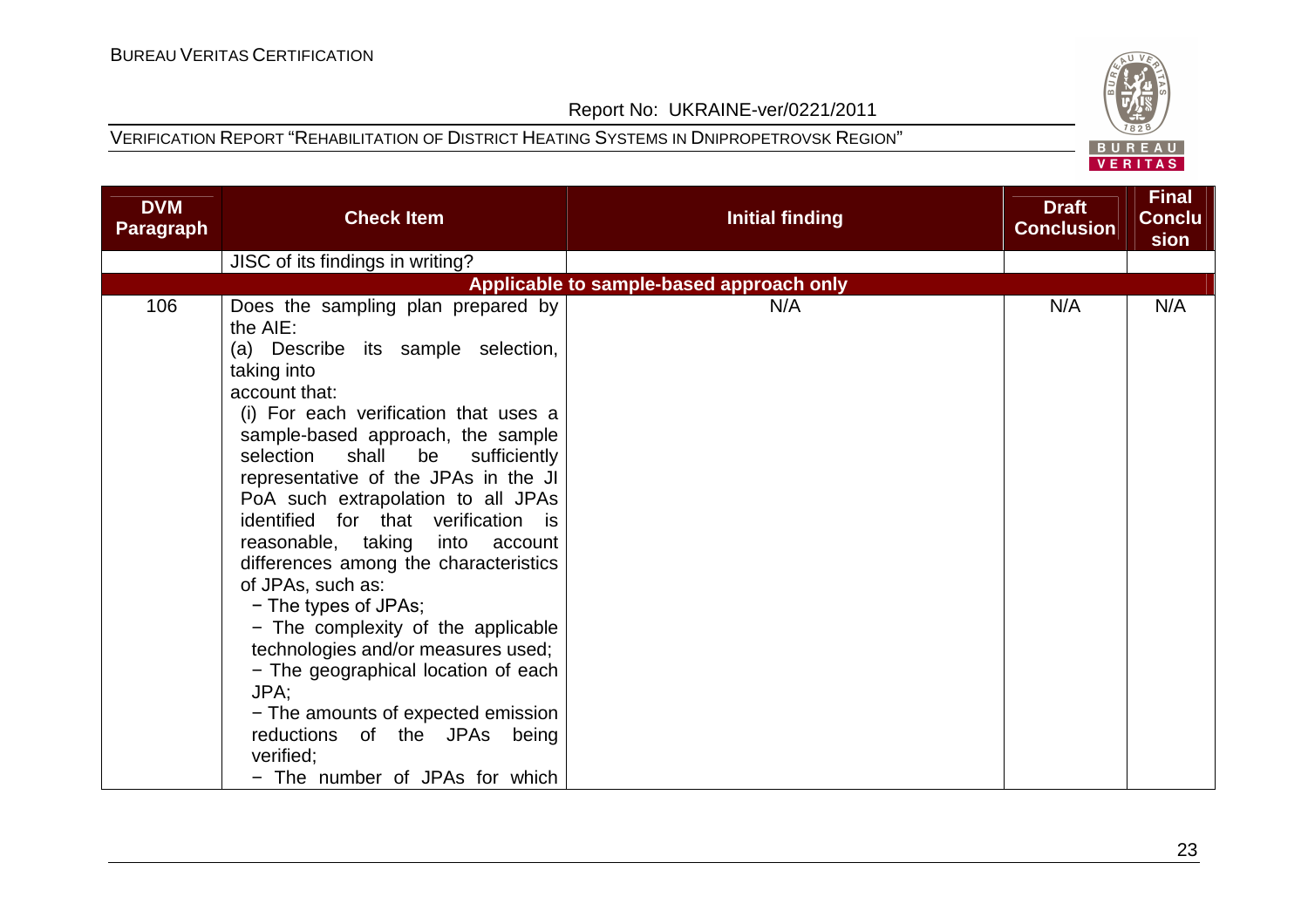

| <b>DVM</b><br><b>Paragraph</b> | <b>Check Item</b>                                                                                                                                                                                                                                                                                                                                                                        | <b>Initial finding</b> | <b>Draft</b><br><b>Conclusion</b> | <b>Final</b><br><b>Conclu</b><br>sion |
|--------------------------------|------------------------------------------------------------------------------------------------------------------------------------------------------------------------------------------------------------------------------------------------------------------------------------------------------------------------------------------------------------------------------------------|------------------------|-----------------------------------|---------------------------------------|
|                                | being<br>emission<br>reductions<br>are<br>verified:<br>- The length of monitoring periods of<br>the JPAs being verified; and<br>- The samples selected for prior<br>verifications, if any?                                                                                                                                                                                               |                        |                                   |                                       |
| 107                            | the sampling plan ready<br>for<br>ls.<br>publication through the secretariat<br>along with the verification report and<br>supporting documentation?                                                                                                                                                                                                                                      | N/A                    | N/A                               | N/A                                   |
| 108                            | Has the AIE made site inspections of at<br>least the square root of the number of<br>total JPAs, rounded to the upper whole<br>number? If the AIE makes no site<br>inspections or fewer site inspections<br>than the square root of the number of<br>total JPAs, rounded to the upper whole<br>number, then does the AIE provide a<br>reasonable<br>explanation<br>and<br>justification? | N/A                    | N/A                               | N/A                                   |
| 109                            | Is the sampling plan available for<br>submission to the secretariat for the<br>JISC.s ex ante assessment? (Optional)                                                                                                                                                                                                                                                                     | N/A                    | N/A                               | N/A                                   |
| 110                            | If the AIE learns of a fraudulently<br>included JPA, a fraudulently monitored                                                                                                                                                                                                                                                                                                            | N/A                    | N/A                               | N/A                                   |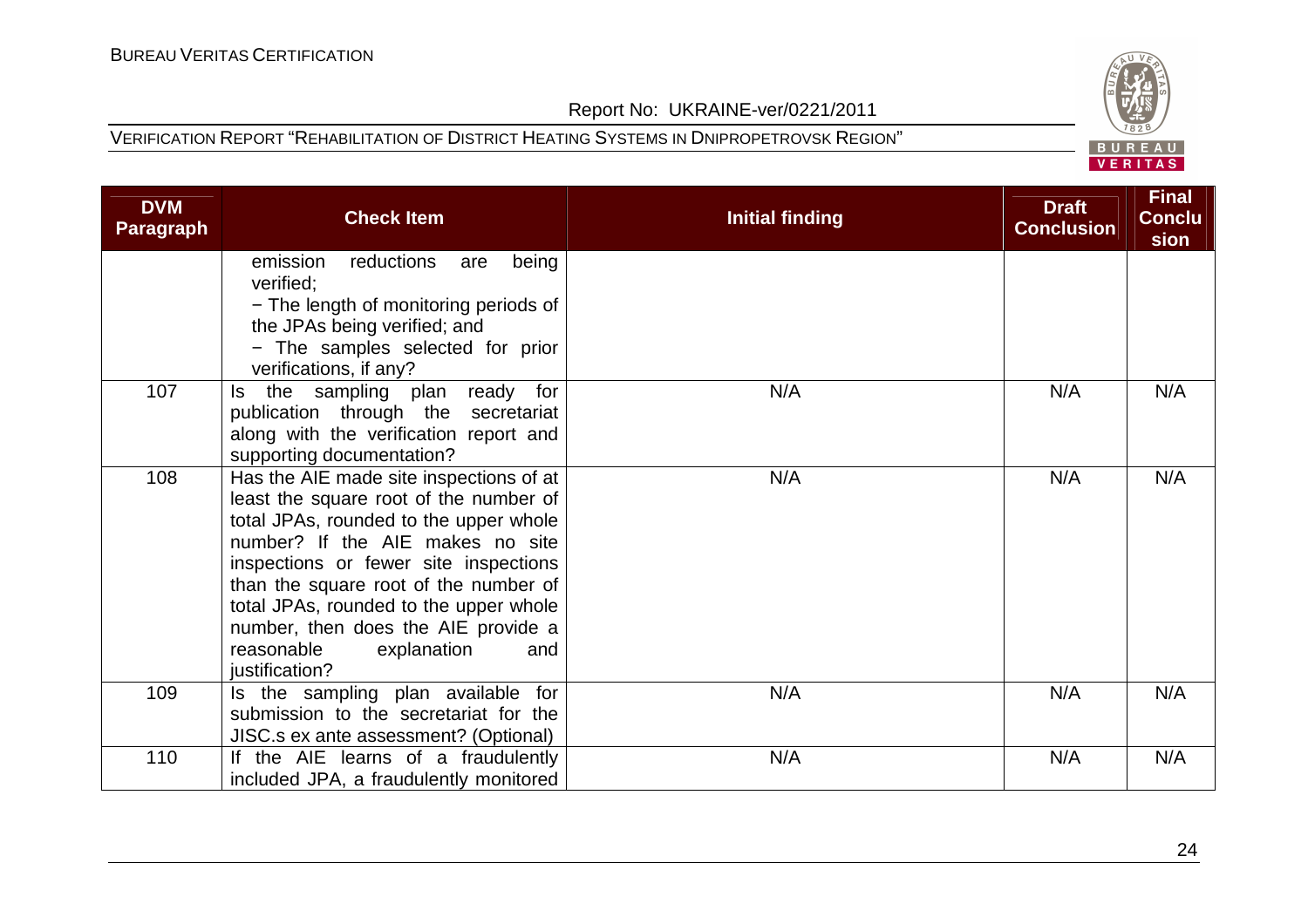#### VERIFICATION REPORT "REHABILITATION OF DISTRICT HEATING SYSTEMS IN DNIPROPETROVSK REGION"



| <b>DVM</b><br>Paragraph | <b>Check Item</b>                                                                                                                     | Initial finding | <b>Draft</b><br><b>Conclusion</b> | <b>Final</b><br><b>Conclu</b><br>sion |
|-------------------------|---------------------------------------------------------------------------------------------------------------------------------------|-----------------|-----------------------------------|---------------------------------------|
|                         | JPA or an inflated number of emission<br>reductions claimed in a JI PoA, has the<br>AIE informed the JISC of the fraud in<br>writing? |                 |                                   |                                       |

#### **Table 2 Resolution of Corrective Action and Clarification Requests**

| Draft report clarifications and corrective<br>action requests by validation team                                                                                                     | Ref. to<br>checklist<br>question<br>in table 1 | Summary of project participant response                                                                                                                                                                                                                                                                                                                                   | <b>Verification</b><br>team<br>conclusion                                                                          |
|--------------------------------------------------------------------------------------------------------------------------------------------------------------------------------------|------------------------------------------------|---------------------------------------------------------------------------------------------------------------------------------------------------------------------------------------------------------------------------------------------------------------------------------------------------------------------------------------------------------------------------|--------------------------------------------------------------------------------------------------------------------|
| <b>CAR01</b><br>The information concerning project approval<br>is missing in the MR. Please, add the<br>appropriate information to MR. Please,<br>submit Letters of Approval to AIE. | Item 90                                        | The Letters of Approval for this project are issued by<br>Ukraine (Host party) and Switzerland:<br>Letter of Approval from Ukraine: No. 569/23/7 dated<br>16.03.2011;<br>Letter of Approval from Switzerland: No. J294-0485<br>dated 24.01.2011.<br>This information is added to MR #03 version 02.<br>The copies of these Letters of Approval will be<br>provided to AIE | The issue is<br>closed based<br>on appropriate<br>information,<br>corrections<br>and<br>documentation<br>provided. |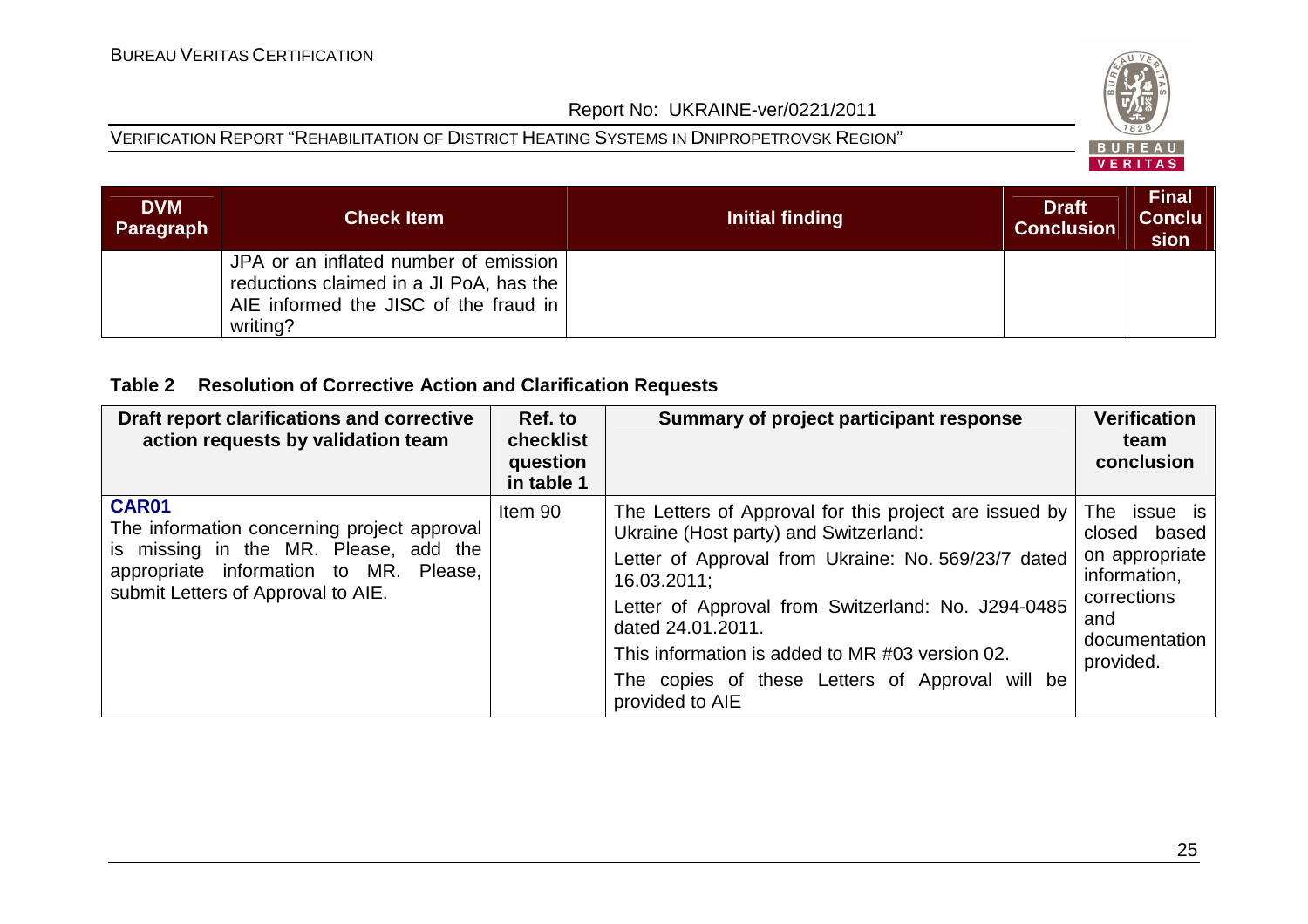Report No: UKRAINE-ver/0221/2011



| <b>CAR02</b><br>The actual (stated in the MR) and estimated<br>(stated in the PDD) amount of ERUs differs<br>significantly. Please, add a comparison of<br>the values to the MR and provide justification<br>of the difference. | Item 92 | As it is described in PDD, the method for prognostic<br>calculations used in PDD and the approach for<br>calculation of actual emission reduction in monitoring<br>plan are principally different.<br>Estimated (stated in the PDD, section D.1.4) amount<br>of emission reductions is based on the prognostic<br>calculations with taking into account the prognostic<br>efficiency of boilers, prognostic estimation of efficiency<br>of some energy saving measures from ones described<br>in PDD that are calculable (not all of them), and<br>without account of any future conditions (which is<br>impossible in principle). | The<br>project<br>participants'<br>response was<br>reviewed and<br>found to<br>be<br>sufficient. The<br>issue<br><b>is</b><br>closed. |
|---------------------------------------------------------------------------------------------------------------------------------------------------------------------------------------------------------------------------------|---------|------------------------------------------------------------------------------------------------------------------------------------------------------------------------------------------------------------------------------------------------------------------------------------------------------------------------------------------------------------------------------------------------------------------------------------------------------------------------------------------------------------------------------------------------------------------------------------------------------------------------------------|---------------------------------------------------------------------------------------------------------------------------------------|
|                                                                                                                                                                                                                                 |         | The minimum assured result of implementation of the<br>energy saving measures was adopted in PDD, and in<br>cases when it was impossible to express this result in<br>figures – was not taken into account though had to be<br>for sure positive.                                                                                                                                                                                                                                                                                                                                                                                  |                                                                                                                                       |
|                                                                                                                                                                                                                                 |         | In contrast to PDD, calculations in a MR are based on<br>actual achieved results of the project implementation<br>with taking into account the actual (both internal and<br>external) conditions for district heating in a reported<br>year (see PDD sections B1, D.1.1 and/or MR section<br>A.5.1). This approach eliminates any possibility of<br>reduction of fuel consumption and correspondingly<br>GHG emission due to incomplete delivery of heat to<br>consumers, is the most appropriate, precise,<br>corresponding to the conservative approach, and the                                                                 |                                                                                                                                       |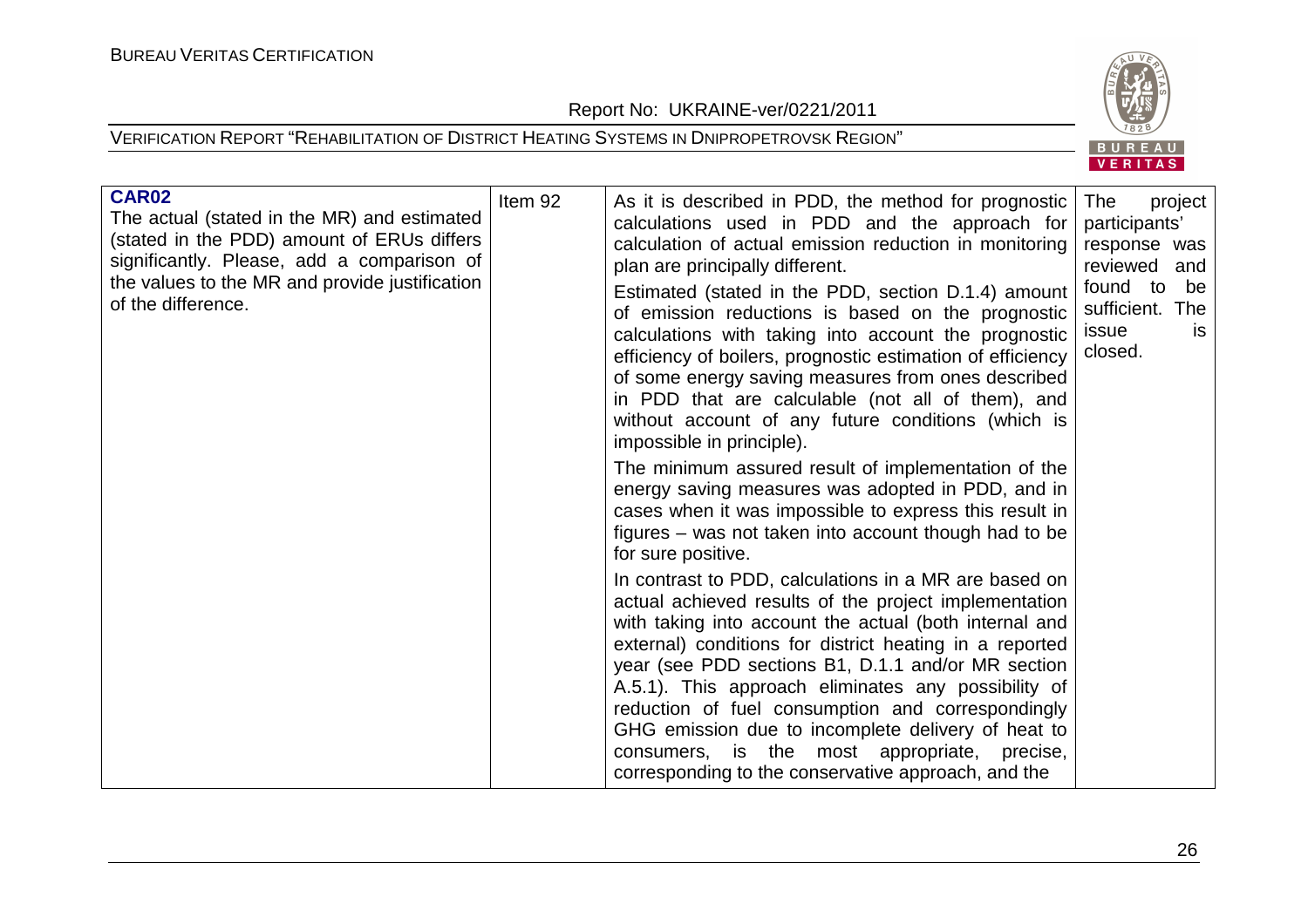

|                                                                                                                                                            |              | most closely reflects the aims, goals and spirit of Kyoto<br>Protocol.<br>Moreover, the measures that enable to achieve the<br>largest effect are implemented with first-priority, and<br>implementation of the scheduled measures at the<br>majority of objects is accompanied with additional/<br>associated minor measures that are not predicatively<br>calculable.<br>Thus the results of these two approaches should be<br>different by definition.<br>All calculations in a MR are namely justification of the<br>reality of actually achieved emission reductions in<br>course of implementation energy saving measures in<br>accordance with the PDD. |                                                                    |
|------------------------------------------------------------------------------------------------------------------------------------------------------------|--------------|----------------------------------------------------------------------------------------------------------------------------------------------------------------------------------------------------------------------------------------------------------------------------------------------------------------------------------------------------------------------------------------------------------------------------------------------------------------------------------------------------------------------------------------------------------------------------------------------------------------------------------------------------------------|--------------------------------------------------------------------|
| <b>CAR03</b><br>The statement in the section A.8 of the MR<br>"There was no verification before" is<br>irrelevant for the MR for 2009. Please,<br>correct. | Item 92      | This is corrected in MR #03 version 02.                                                                                                                                                                                                                                                                                                                                                                                                                                                                                                                                                                                                                        | CAR is closed<br>based on due<br>corrections<br>made in the<br>MR. |
| CAR04<br>The Excel files do not contain project title<br>Please, make<br>monitoring period.<br>and<br>corresponding corrections.                           | Item $95(b)$ | This is corrected in MR #03 version 02.                                                                                                                                                                                                                                                                                                                                                                                                                                                                                                                                                                                                                        | CAR is closed<br>based on due<br>corrections<br>made in the<br>MR. |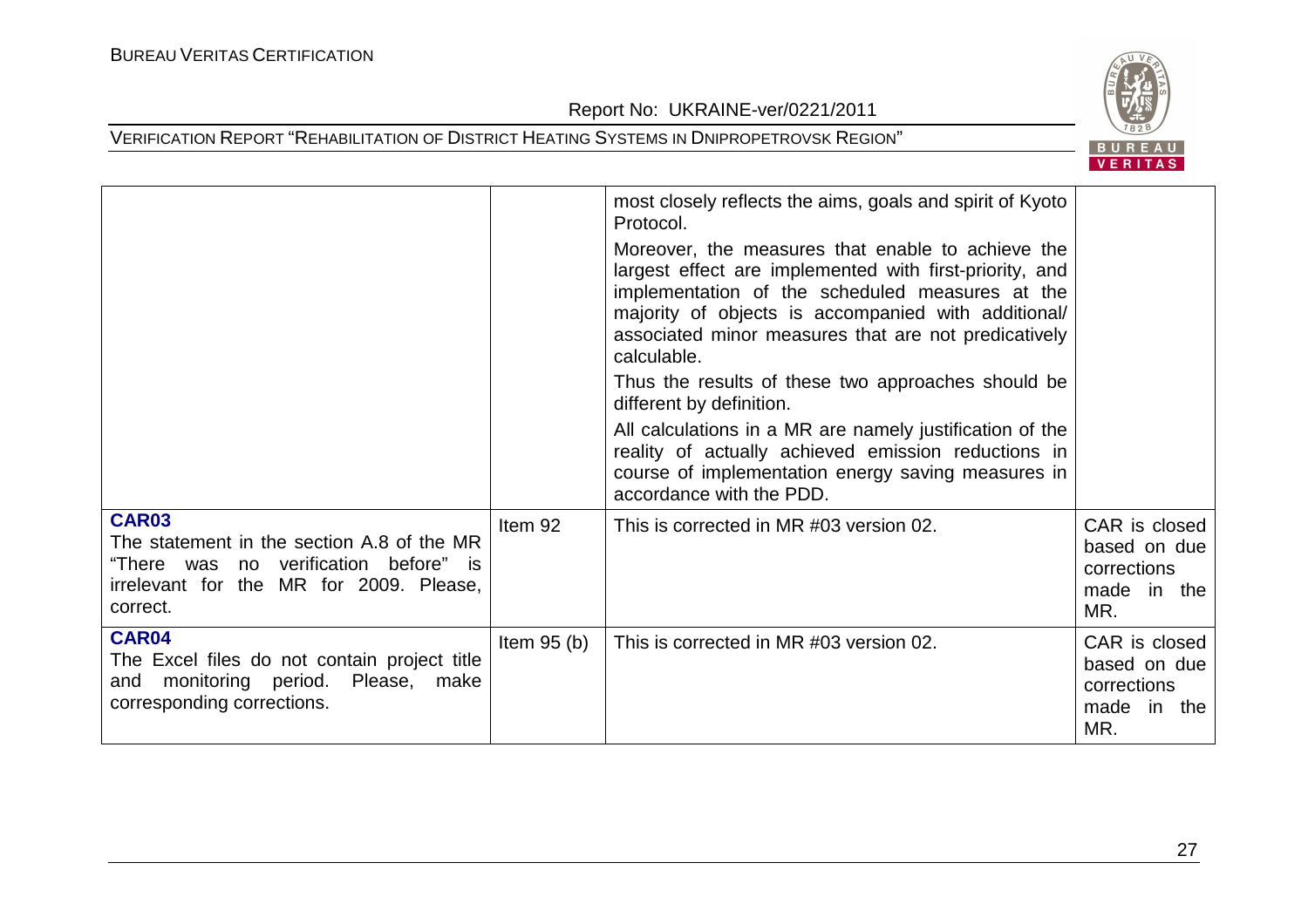## BUREAU VERITAS

| <b>CAR05</b><br>Please, indicate a recording frequency for<br>the parameter # 10 "Heat transfer factor of<br>buildings and buildings with new<br>new<br>thermal insulation" and an exact value of this<br>parameter for each monitoring year (Annex | Item $95(b)$  | Parameter # 10 "Heat transfer factor of new buildings<br>and buildings with new thermal insulation" is taken as<br>the maximum value specified in the State Buildings<br>Norms B.2.6-31:2006 and is general for all country,<br>namely this valid value (0.36 W/m2*K) is indicated in<br>MR.<br>Thus it is to be checked/recorded once per year and is<br>subject to change upon ratification of any other value<br>in normative documents.<br>This information is added to MR #03 version 02 | CAR is closed<br>on the basis of<br>required<br>information<br>provided and<br>corrections<br>made in the<br>MR. |
|-----------------------------------------------------------------------------------------------------------------------------------------------------------------------------------------------------------------------------------------------------|---------------|-----------------------------------------------------------------------------------------------------------------------------------------------------------------------------------------------------------------------------------------------------------------------------------------------------------------------------------------------------------------------------------------------------------------------------------------------------------------------------------------------|------------------------------------------------------------------------------------------------------------------|
| CAR06<br>The emissions and ERUs for 2008 are<br>mistakenly indicated in the Annex 7 of the<br>Excel<br>file<br>"Annex_2-<br>supporting<br>7_MR3_Dnipr_v01". Please, correct.                                                                        | Item $95(b)$  | This is corrected in MR #03 version 02.                                                                                                                                                                                                                                                                                                                                                                                                                                                       | CAR is closed<br>based on due<br>corrections<br>made in the<br>MR.                                               |
| <b>CAR07</b><br>Please, provide clear reference for the<br>parameter "outside temperature" indicated in<br>the Annex 1 of MR                                                                                                                        | Item $95$ (d) | This is provided in MR #03 version 02                                                                                                                                                                                                                                                                                                                                                                                                                                                         | CAR is closed<br>based on due<br>corrections<br>made in the<br>MR.                                               |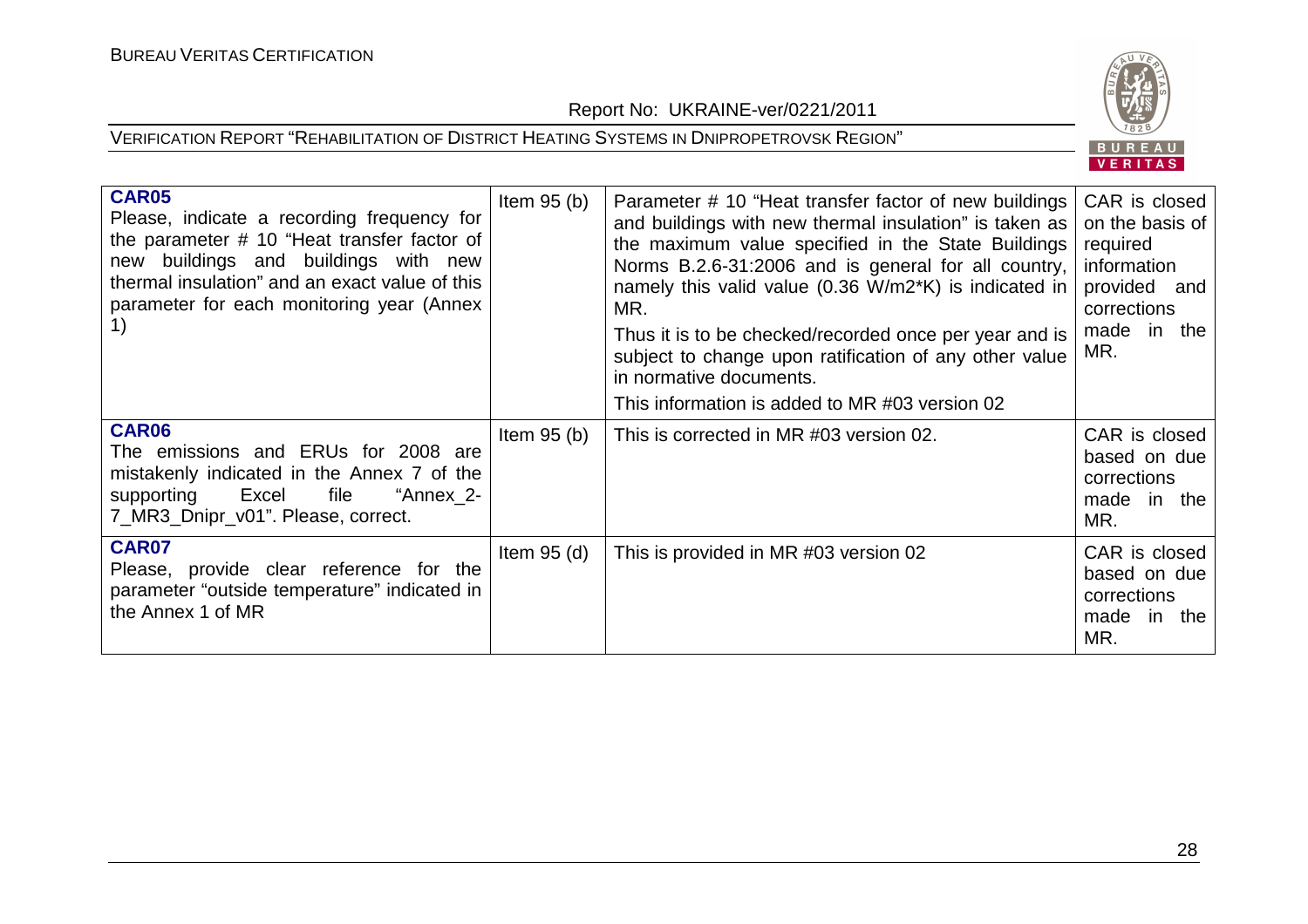Report No: UKRAINE-ver/0221/2011





| <b>CAR08</b><br>The values of the outside temperature - 23<br>and 24 - are used for recalculating factor for<br>average load calculation in the supporting<br>Excel file. At the same time, monitoring plan<br>foresees yearly monitoring of this parameter.<br>Please, provide factor calculations for each<br>monitoring year. | Item $95$ (d) | The values of the outside temperature - 23 and - $24 -$<br>are the minimum outside temperatures for a town that<br>were determined on many years historical base and<br>are recommended for project development according<br>to the "KTM 204 Ukraine 244-94", Annex 1. Namely<br>these values from "KTM" are used by district heating<br>organizations for calculation of the maximal connected<br>load for any year. Due to "KTM 204 Ukraine 244-94" is<br>valid normative document without any corrections,<br>these values were not changed during monitoring<br>periods.<br>Monitoring plan foresees yearly monitoring not of this<br>parameter, but of the actual averaged outside<br>temperature during heating period.<br>Values of recalculating factor g (in the base year) are<br>used mainly for calculation of parameter "ab" (Portion<br>of fuel (heat), consumed for heating purposes in the<br>baseline) that is used in further calculations.<br>The Monitoring plan foresees yearly monitoring of<br>parameter g since theoretically the situation is possible<br>when in the base year the hot water supply service<br>was absent at all, and in the reported year this service<br>was provided (see section D, formulae 6 of MR); in this<br>case parameter "ar" should be used, and parameter g<br>should be needed for calculation of parameter "ar". | The<br>project<br>participants'<br>response was<br>reviewed and<br>found to<br>be<br>sufficient. The<br>issue<br>is.<br>closed. |
|----------------------------------------------------------------------------------------------------------------------------------------------------------------------------------------------------------------------------------------------------------------------------------------------------------------------------------|---------------|----------------------------------------------------------------------------------------------------------------------------------------------------------------------------------------------------------------------------------------------------------------------------------------------------------------------------------------------------------------------------------------------------------------------------------------------------------------------------------------------------------------------------------------------------------------------------------------------------------------------------------------------------------------------------------------------------------------------------------------------------------------------------------------------------------------------------------------------------------------------------------------------------------------------------------------------------------------------------------------------------------------------------------------------------------------------------------------------------------------------------------------------------------------------------------------------------------------------------------------------------------------------------------------------------------------------------------------------------------------------------|---------------------------------------------------------------------------------------------------------------------------------|
|----------------------------------------------------------------------------------------------------------------------------------------------------------------------------------------------------------------------------------------------------------------------------------------------------------------------------------|---------------|----------------------------------------------------------------------------------------------------------------------------------------------------------------------------------------------------------------------------------------------------------------------------------------------------------------------------------------------------------------------------------------------------------------------------------------------------------------------------------------------------------------------------------------------------------------------------------------------------------------------------------------------------------------------------------------------------------------------------------------------------------------------------------------------------------------------------------------------------------------------------------------------------------------------------------------------------------------------------------------------------------------------------------------------------------------------------------------------------------------------------------------------------------------------------------------------------------------------------------------------------------------------------------------------------------------------------------------------------------------------------|---------------------------------------------------------------------------------------------------------------------------------|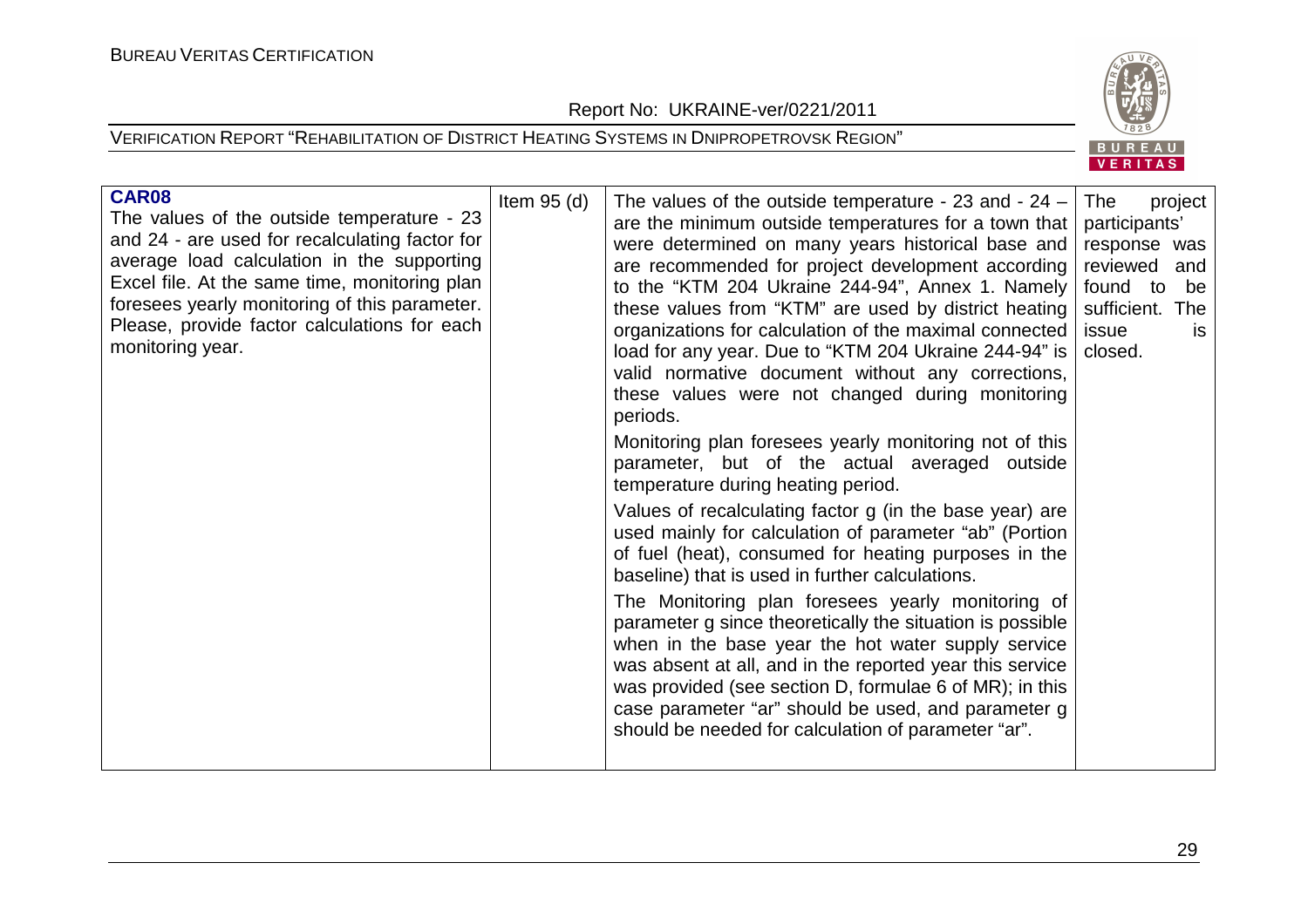

|                                                                                                                                                                                                                                                                                                                        |               | There were no such cases in course of implementation<br>of this project, that is why calculations and values of<br>parameter g for reported years were not provided in<br>MR.<br>This information for each monitoring year is added to<br>MR #02 version 02 (in the supporting Excel files).                                                                                                        |                                                                                                                                       |
|------------------------------------------------------------------------------------------------------------------------------------------------------------------------------------------------------------------------------------------------------------------------------------------------------------------------|---------------|-----------------------------------------------------------------------------------------------------------------------------------------------------------------------------------------------------------------------------------------------------------------------------------------------------------------------------------------------------------------------------------------------------|---------------------------------------------------------------------------------------------------------------------------------------|
| <b>CAR09</b><br>The recalculating factor for average load<br>used for "a" parameter calculation should be<br>monitored once a year according to the<br>monitoring plan. However, the recalculating<br>factor for the base year is used for ERUs<br>calculation for each monitoring period.<br>Please, correct/clarify. | Item $95$ (d) | According to the monitoring plan in PDD and MR,<br>namely the recalculating factor for the base year<br>should be used for ERUs calculation for each<br>monitoring period, since sharing of the heat/fuel<br>consumed for heating and for hot water supply in any<br>reported year is based on the " $a_b$ " parameter<br>calculated with account of the recalculating factor for<br>the base year. | The<br>project<br>participants'<br>response was<br>reviewed and<br>found to<br>be<br>sufficient. The<br>issue<br><b>is</b><br>closed. |
|                                                                                                                                                                                                                                                                                                                        |               | The parameter "a <sub>r</sub> " should be used for calculations in a<br>reported year only for the case when in the base year<br>the hot water supply service was absent at all, and in<br>the reported year this service was provided (see<br>section D, formulae 6 of MR). There were no such<br>cases in course of implementation of this project.                                               |                                                                                                                                       |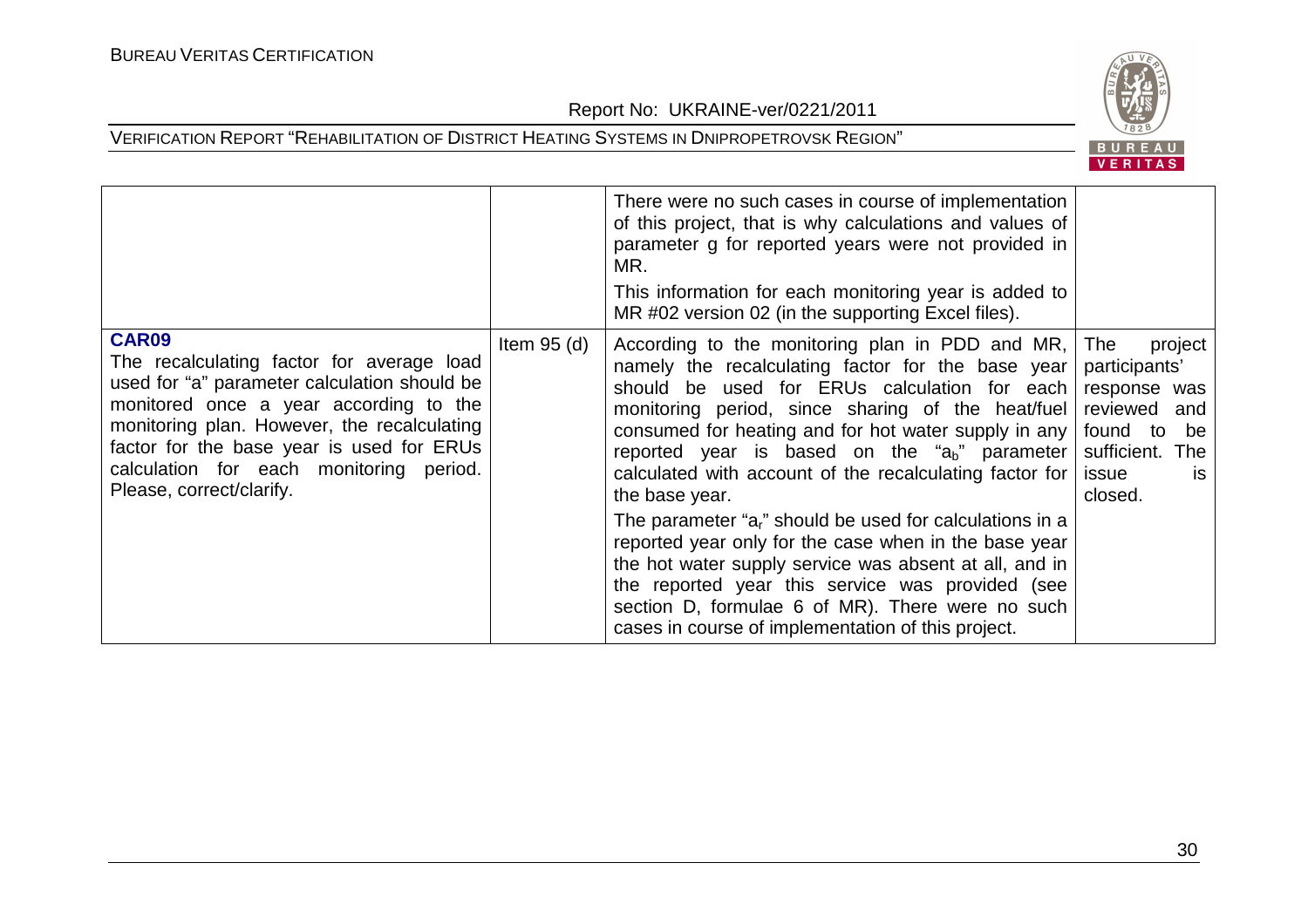Report No: UKRAINE-ver/0221/2011





| <b>CAR10</b><br>The calculated parameter "Corrected<br>annual gas consumption according to<br>accuracy of measurement equipment" is<br>used for carbon emissions calculation. This<br>contradicts the monitoring approach in the<br>determined PDD. Please, make the<br>calculation algorithm in the MR consistent<br>with the one in the PDD. | Item $95$ (d)  | The volume of consumed natural gas was corrected by<br>measurement error according to the conservative<br>approach. Amount of natural gas consumed in the<br>reported year that was used for Project emissions<br>calculations was increased by the level of accuracy of<br>gas flow meters installed at the boiler-houses (see<br>Comment for parameter 1.1, Annex 1).<br>Such way of calculation does not contradict the<br>monitoring approach in the determined PDD, since it<br>does not change the calculation algorithm but only<br>reflects the conservative approach to data processing.<br>Even though such way of calculation leads to<br>understating of amounts of ERUs, it guarantees<br>validity of values of natural gas consumption (which is<br>the main parameter affecting greenhouse gas<br>emissions in this project), even in the case of<br>maximum meter's error in positive for the project<br>direction. | CAR is closed.                                                     |
|------------------------------------------------------------------------------------------------------------------------------------------------------------------------------------------------------------------------------------------------------------------------------------------------------------------------------------------------|----------------|-------------------------------------------------------------------------------------------------------------------------------------------------------------------------------------------------------------------------------------------------------------------------------------------------------------------------------------------------------------------------------------------------------------------------------------------------------------------------------------------------------------------------------------------------------------------------------------------------------------------------------------------------------------------------------------------------------------------------------------------------------------------------------------------------------------------------------------------------------------------------------------------------------------------------------------|--------------------------------------------------------------------|
| <b>CAR11</b><br>In the section B.1, the names of the<br>measuring equipment manufacturers must<br>be indicated, but not the city/country as it is<br>stated in the MR version 01. Please, make<br>appropriate corrections.                                                                                                                     | Item $101$ (b) | This is corrected in MR #03 version 02                                                                                                                                                                                                                                                                                                                                                                                                                                                                                                                                                                                                                                                                                                                                                                                                                                                                                              | CAR is closed<br>based on due<br>corrections<br>made in the<br>MR. |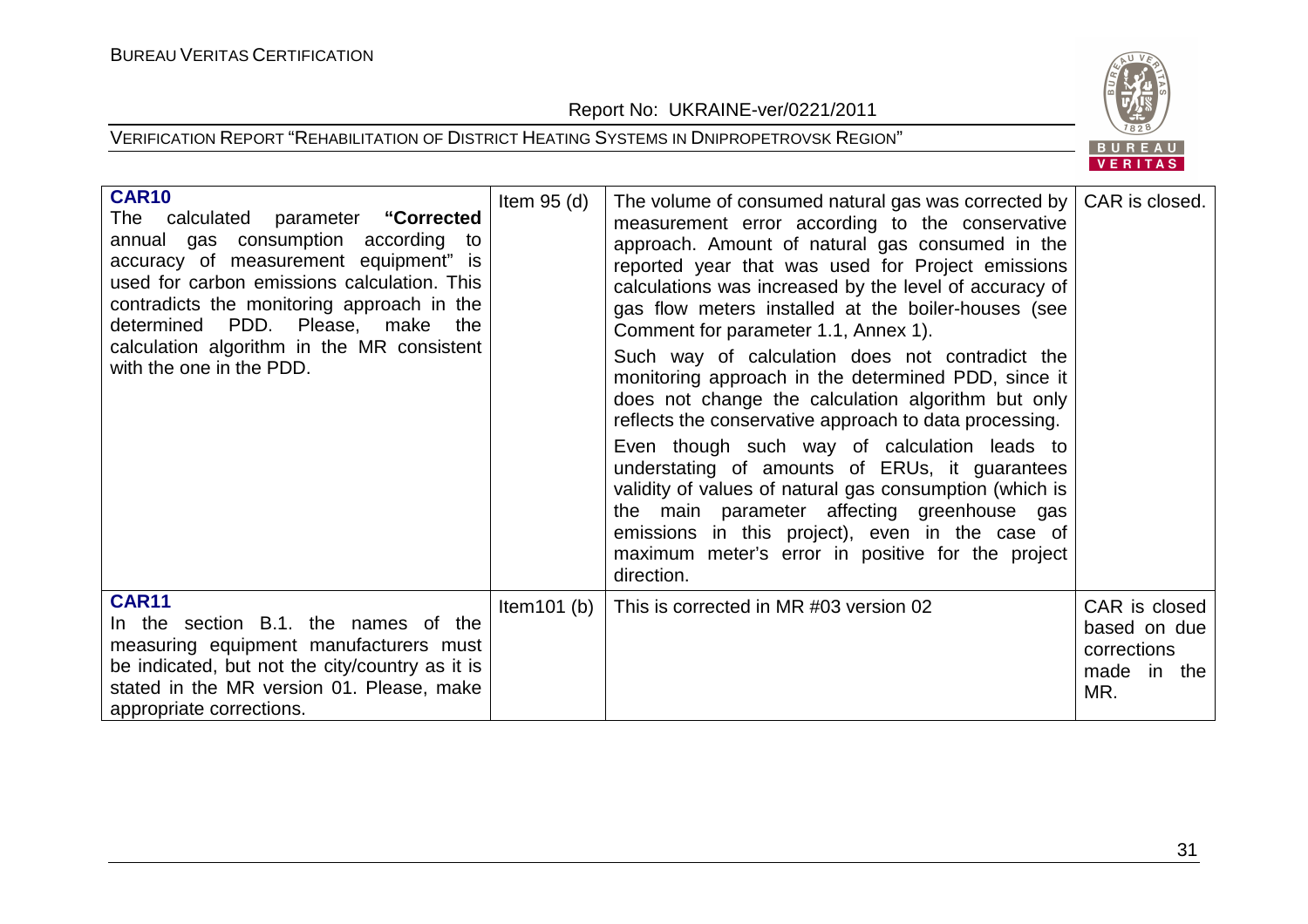Report No: UKRAINE-ver/0221/2011



| <b>CAR12</b><br>FAR01<br>was issued during<br>The<br>the<br>determination process: "Please, provide<br>documented instruction which indicates that<br>the data monitored and required<br>for<br>verification are to be kept for two years after<br>the crediting period as per JI determination<br>and verification manual, v.01".<br>Please, clarify in the MR how the FAR01 has<br>addressed<br>provide<br>and<br>the<br>been<br>documented evidence. | Item $101(c)$ | All collected data relevant to monitoring and<br>verification are to be storaged during two years after<br>the end of the crediting period, according to the Order<br>14a dated 04.10.2010, on appointment of the<br>responsible person and storage term of documents.<br>This information is added to MR #03 version 02                                                                                                                                                                                                                                                                                                                                                                 | The issue is<br>closed based<br>on appropriate<br>corrections<br>and<br>documentation<br>provided. |
|---------------------------------------------------------------------------------------------------------------------------------------------------------------------------------------------------------------------------------------------------------------------------------------------------------------------------------------------------------------------------------------------------------------------------------------------------------|---------------|------------------------------------------------------------------------------------------------------------------------------------------------------------------------------------------------------------------------------------------------------------------------------------------------------------------------------------------------------------------------------------------------------------------------------------------------------------------------------------------------------------------------------------------------------------------------------------------------------------------------------------------------------------------------------------------|----------------------------------------------------------------------------------------------------|
| <b>FAR01</b><br>The duration of the heating period in Ukraine<br>covers a part of one calendar year and a<br>part of the next year. However, the<br>monitoring period for the Project coincides<br>with the calendar year. Please, provide the<br>starting and final dates of heating period for<br>each monitoring period for each boiler-house<br>and make corresponding corrections in the<br>calculations.                                          | Item $95(b)$  | The bondaries of monitoring periods for every<br>monitoring reports for the Project coincide with the<br>calendar year. According to this, all calculations for the<br>Project were done for a calendar year, as it is<br>described in the JI project specific approach for<br>monitoring. The starting and final dates of heating<br>period are considered in calculations by parameter<br>#11 "Duration of the heating period". Namely this<br>parameter is to be monitored according to the<br>monitoring plan.<br>The recommendation to provide the starting and final<br>dates of heating period for each monitoring period for<br>each boiler-house will be met in the next MR #5. | <b>This</b><br>issue<br>must<br>be<br>checked<br>during<br>the<br>next<br>verification.            |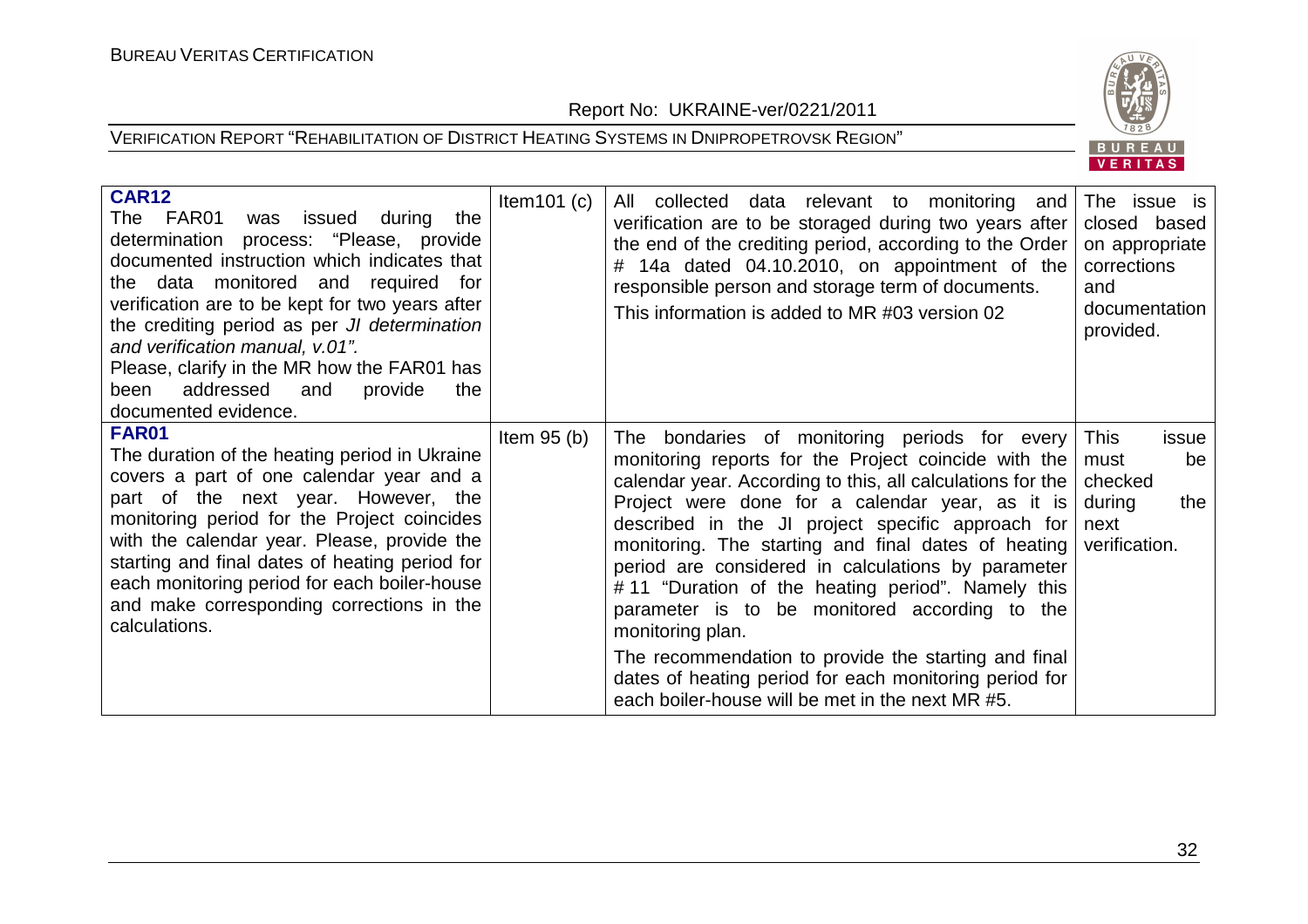

| <b>CL01</b><br>A number of report # 145/03 is indicated in<br>the MR (p1, p2). Please, clarify what the<br>number indicated stands for.<br>Please, provide ITL project ID in the MR.                                                                                                                                                                                             | Item 90 | In the MR, the National Environmental Investment<br>Agency of Ukraine reference Number of the Project is<br>indicated (see Section A.2).<br>ITL project ID will be indicated after its assignment to<br>the project.                                                                                                                                                                                                                                                                                                                                                                                                                | The issue is<br>closed. |  |
|----------------------------------------------------------------------------------------------------------------------------------------------------------------------------------------------------------------------------------------------------------------------------------------------------------------------------------------------------------------------------------|---------|-------------------------------------------------------------------------------------------------------------------------------------------------------------------------------------------------------------------------------------------------------------------------------------------------------------------------------------------------------------------------------------------------------------------------------------------------------------------------------------------------------------------------------------------------------------------------------------------------------------------------------------|-------------------------|--|
| <b>CL02</b><br>The average outside temperature during the<br>period for the boiler-house<br>heating<br>Vyborgska str., 28d differs form the other<br>values of temperature for the heating district<br>#10; for the boiler-house Artema str., $24 -$<br>form the the other values for NME<br>"Nikopolteploenergo" (Annex 2, supporting<br>Excel file) Please, justify this fact. | 95(b)   | The average outside temperature during the heating<br>period is calculated from the daily outside temperature<br>values taken for every day of heating period (see<br>Monitoring method for parameter 3, Annex 1). Thus<br>the value of the average outside temperature during<br>the heating period depends on duration of the heating<br>period and should be different for different heating<br>periods.<br>The duration of the heating period for the boiler-house<br>Vyborgska str., 28d is different from the other boiler-<br>houses of the heating district #10.<br>The duration of the heating period for the boiler-house | The issue is<br>closed. |  |
|                                                                                                                                                                                                                                                                                                                                                                                  |         | Artema str., 24 is different from the other boiler-houses<br>of NME "Nikopolteploenergo".                                                                                                                                                                                                                                                                                                                                                                                                                                                                                                                                           |                         |  |
|                                                                                                                                                                                                                                                                                                                                                                                  |         | Thus, the average outside temperatures during the<br>heating period for these boiler-houses are different<br>from the others in the same town.                                                                                                                                                                                                                                                                                                                                                                                                                                                                                      |                         |  |